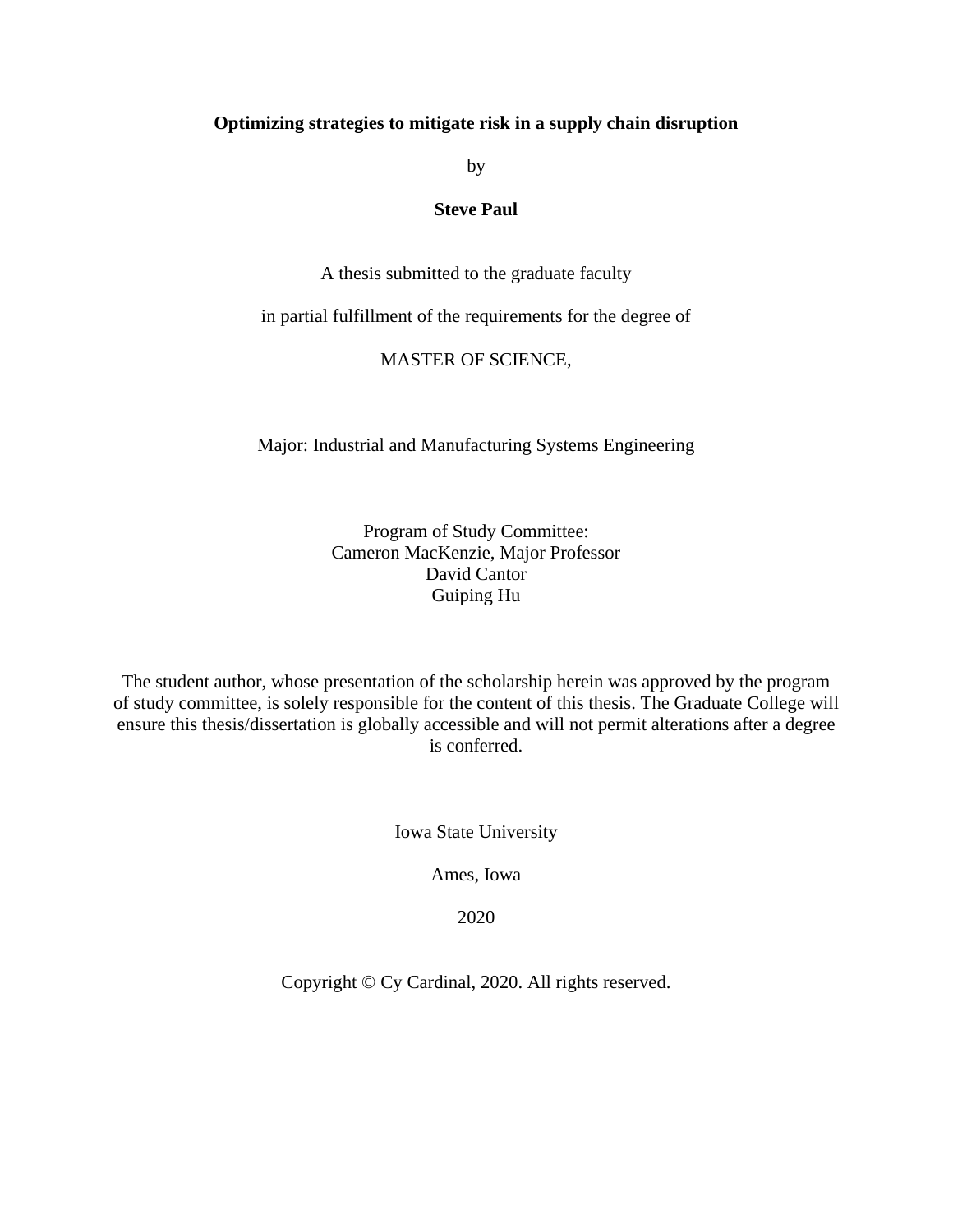# **DEDICATION**

I dedicate this thesis to my mother, my father and my sister for their constant support and motivation throughout my years of education.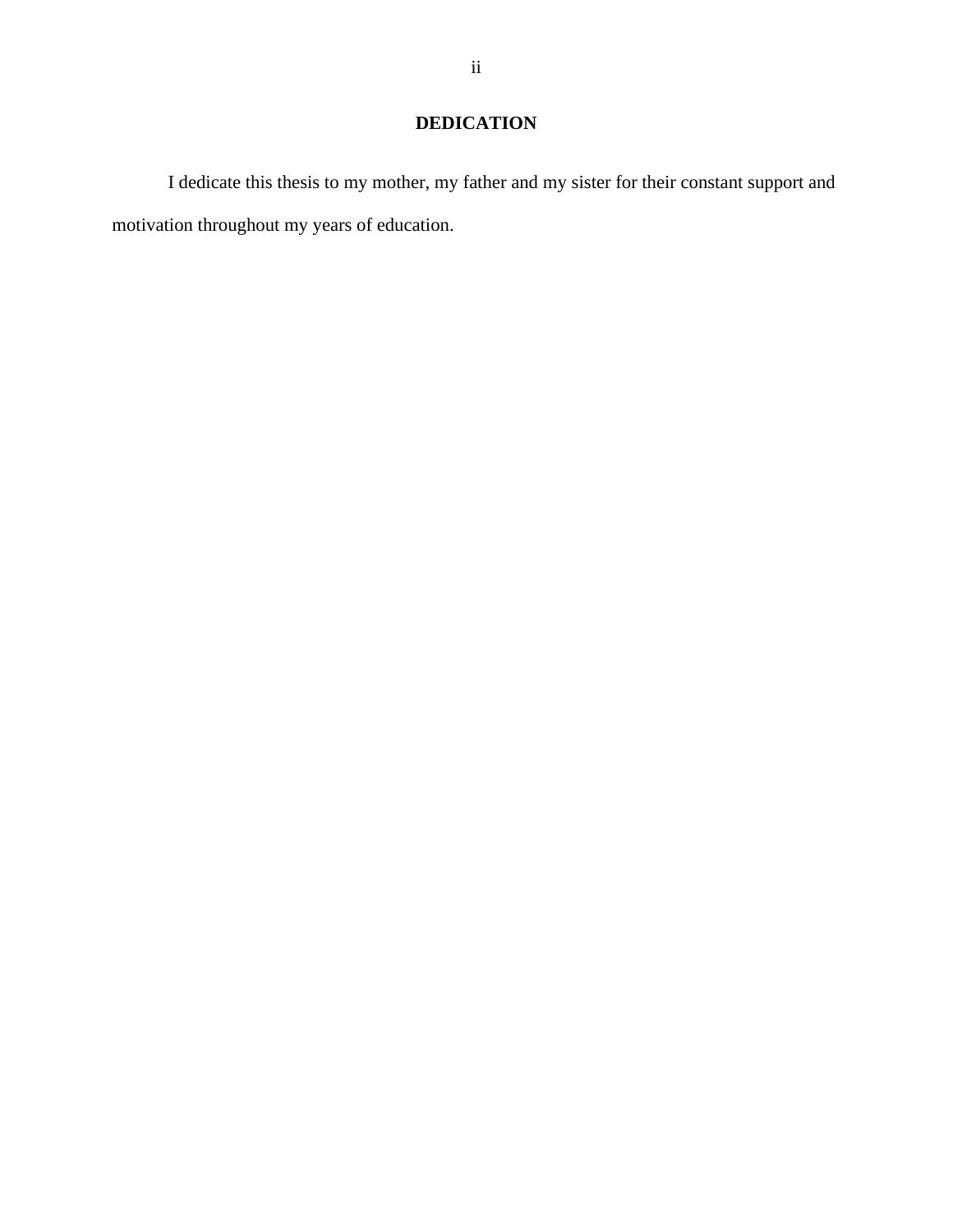## **TABLE OF CONTENTS**

| 3.2. COST FUNCTION FOR RISK MITIGATION STRATEGIES21 |
|-----------------------------------------------------|
|                                                     |
|                                                     |
|                                                     |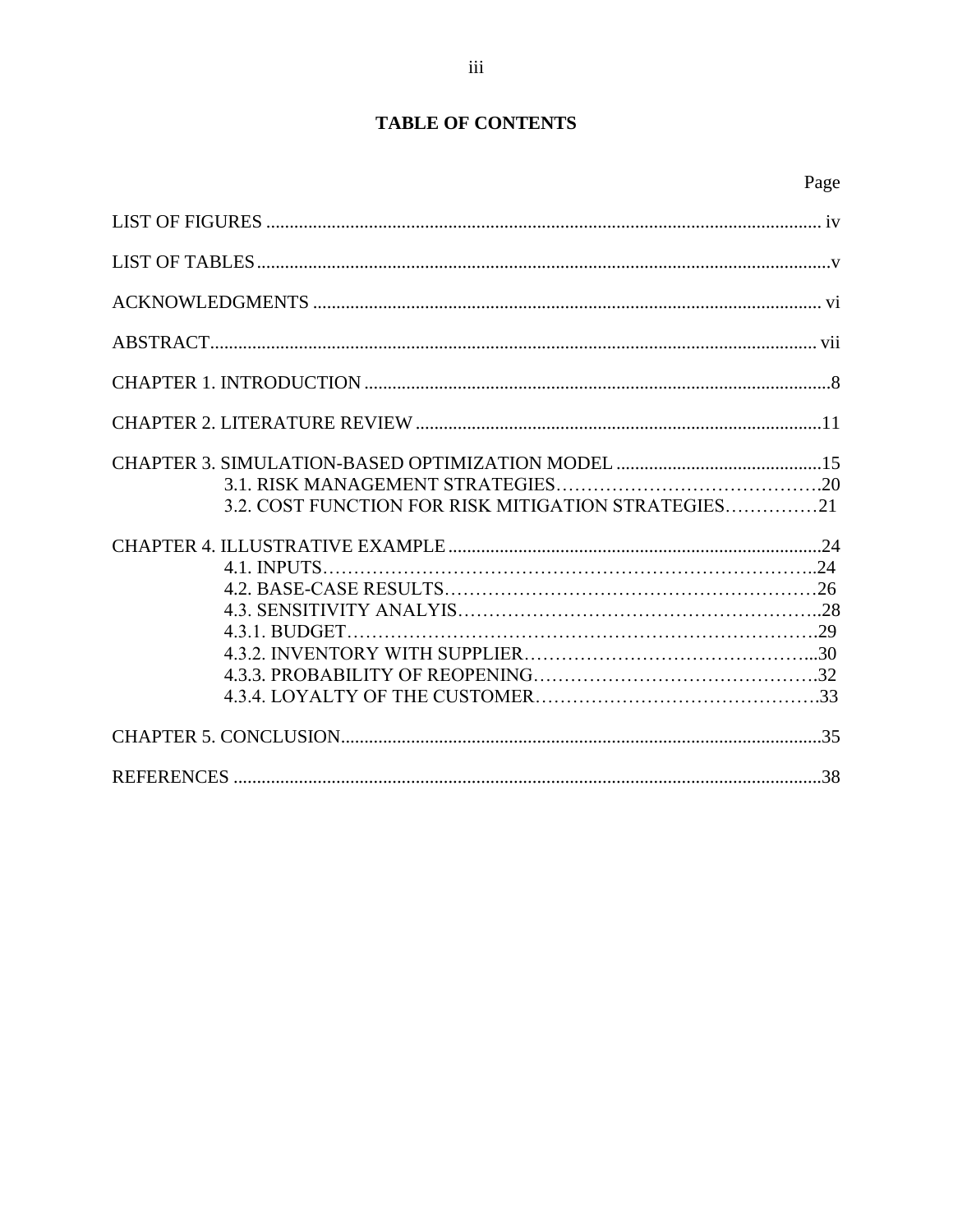### <span id="page-3-0"></span>**LIST OF FIGURES**

|                                                                                               | Page |
|-----------------------------------------------------------------------------------------------|------|
|                                                                                               |      |
| <b>Fig. 2.</b> Flow of the optimization model with the supply chain disruption simulation  18 |      |
| <b>Fig. 3.</b> Change in the expected profit of the firm w.r.t the dedicated budget 30        |      |
|                                                                                               |      |
| Fig. 5. Probability that supplier 3 reopens versus the cost to help supplier 3 reopen 33      |      |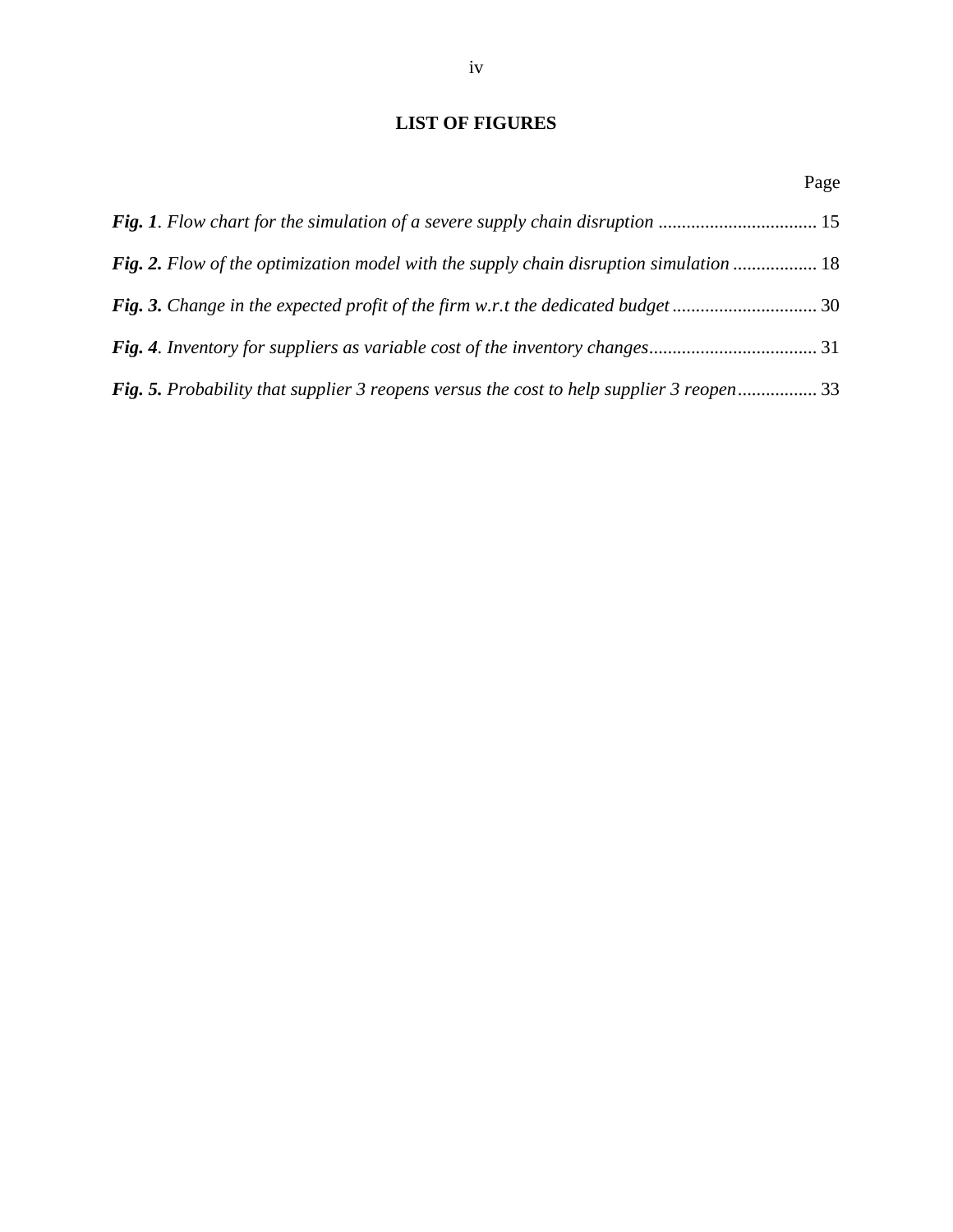## <span id="page-4-0"></span>**LIST OF TABLES**

| Table 6 Optimal mitigation decisions as the variable cost for supplier changes 32 |  |
|-----------------------------------------------------------------------------------|--|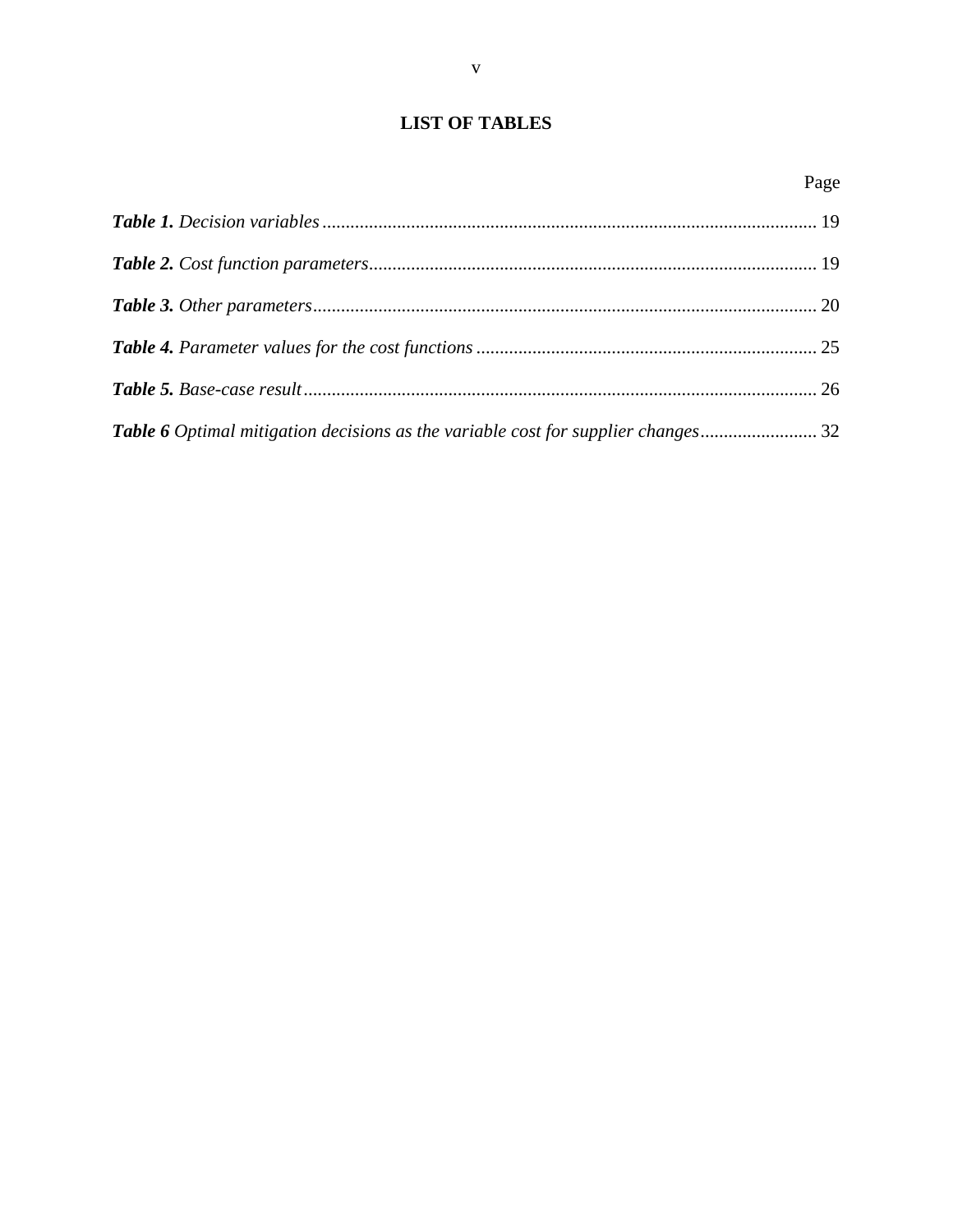#### **ACKNOWLEDGMENTS**

<span id="page-5-0"></span>Firstly, I would like to thank my advisor Dr. Cameron Mackenzie for his enthusiastic teaching through his courses on total quality management, decision analysis and by introducing me to the area of supply chain risk management. I would like to express my utmost gratitude for his constant guidance, direction, knowledge, support, and motivation right from my first semester through my research.

I would like to thank my committee members Dr. David Cantor and Dr. Guiping Hu for the knowledge I have gained through their courses and for their guidance in my research. I would also like to offer my appreciation to my colleagues and mentors at Hillphoenix Inc. during my internship and co-op experience at Keosauqua, Iowa.

Lastly, I would like to thank my friends, the department faculty and staff for their support during my time at Iowa State University without whom this thesis would not have been possible.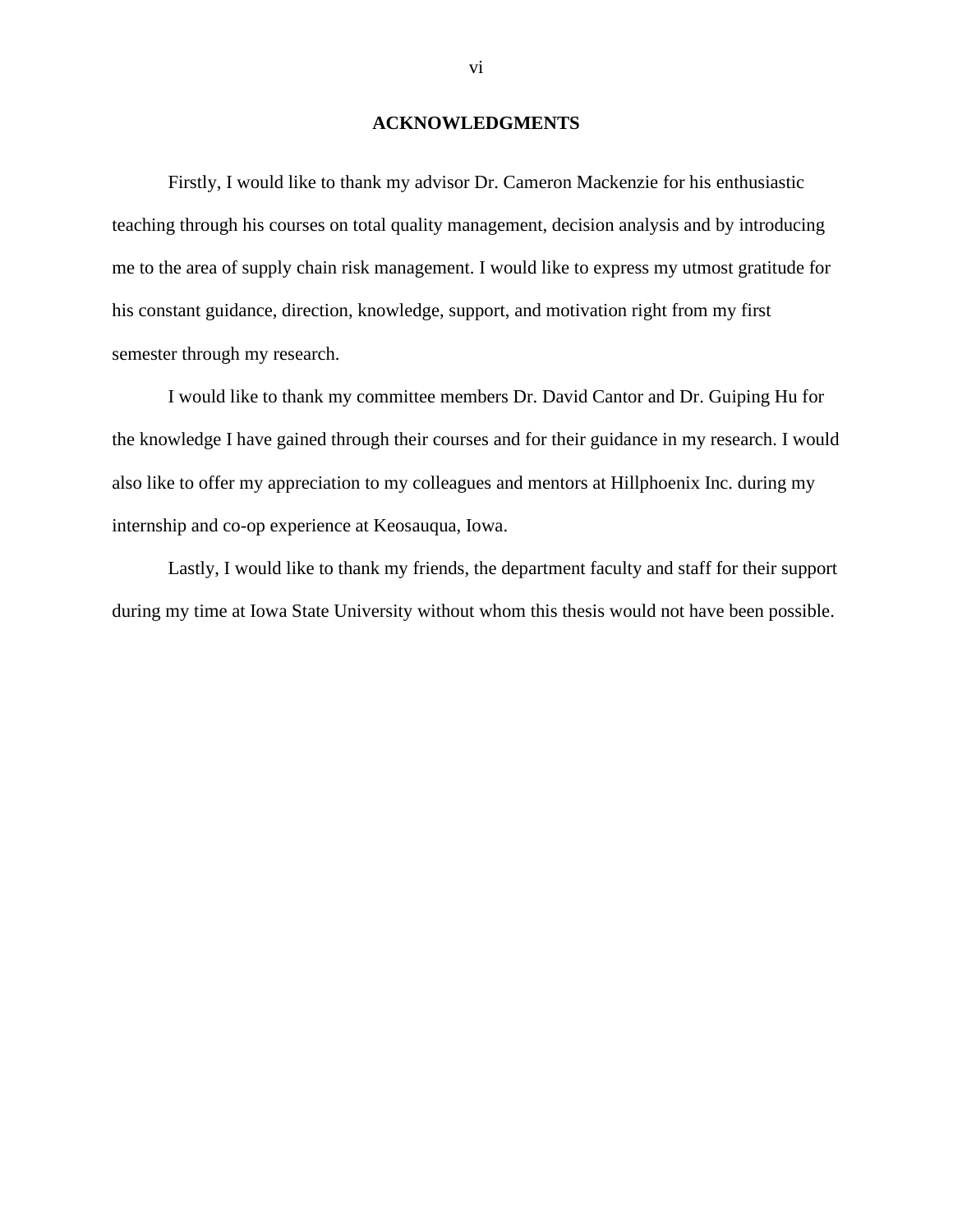#### **ABSTRACT**

<span id="page-6-0"></span>With the growth of globalization in the supply chain industry, manufacturing firms and suppliers are more susceptible to disruptions. There is a huge gap between optimization, simulation, and supply chain risk management. Our research is an attempt to bridge this gap, by improving a currently existing supply chain disruption model through Bayesian optimization technique. During a disruption, suppliers of manufacturing firms do not always have an option of moving their facility to an alternate location. This model optimizes a complex simulation to help identify the optimal risk management strategies for a firm who is planning for a severe supply chain disruption. The results of the model are depicted through an illustrative example based out of the 2011 Japanese earthquake and tsunami, and its robustness is tested through sensitivity analysis. Firms need to be prepared for disruptive events and may have the desire to maximize their profit and this model provides techniques to the decision maker to choose cost-effective strategies based on certain parameters.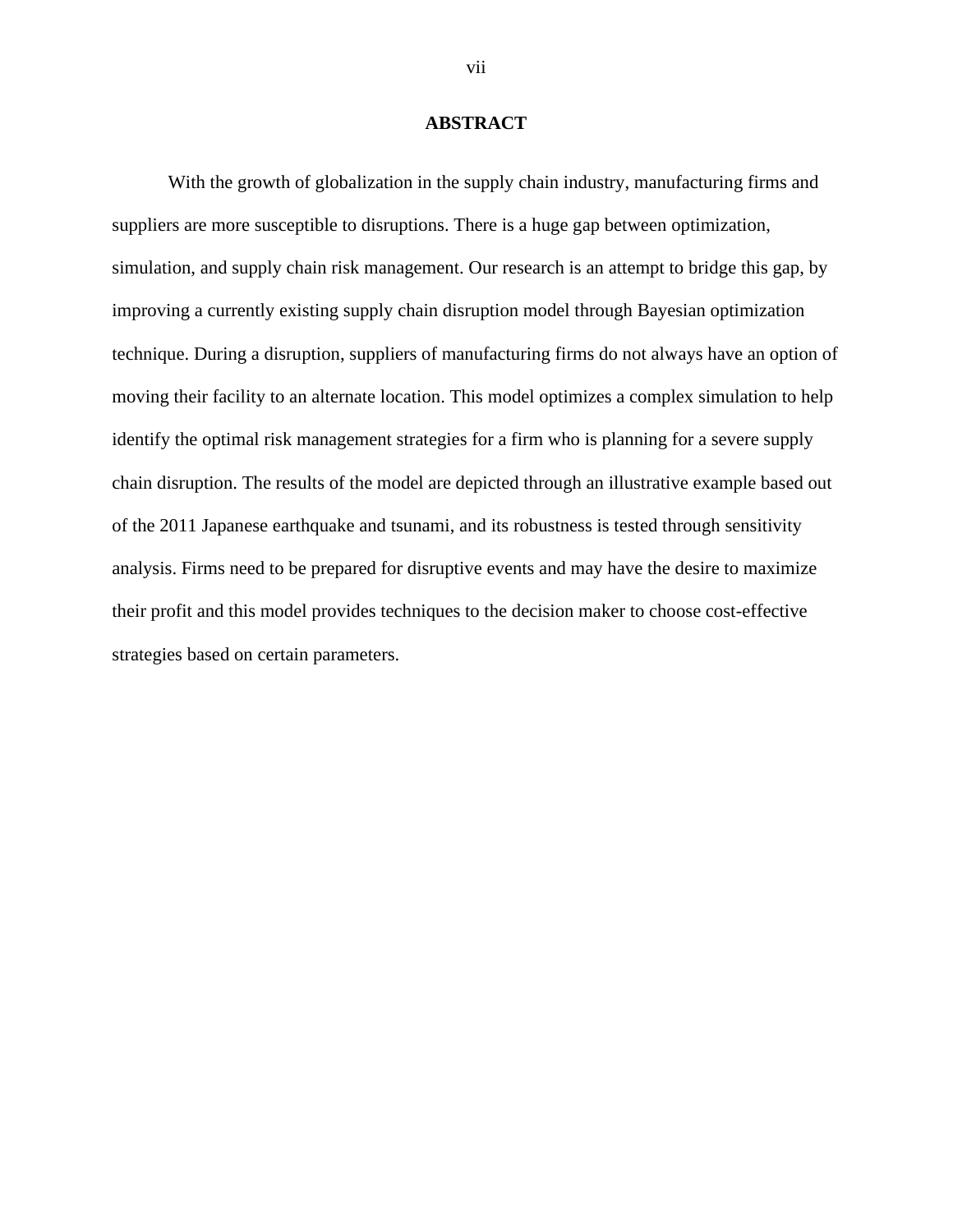#### **CHAPTER 1. INTRODUCTION**

<span id="page-7-0"></span>Supply chain disruptions seem to be occurring more frequently. The COVID-19 pandemic has strained many supply chains due to changing patterns of demand and measures taken to limit the spread of the disease. The 2011 Japanese earthquake and tsunami and Hurricanes Katrina and Rita in 2005 are examples of natural disasters that disrupted many businesses' supply chains for a significant period of time. Whether it is a pandemic or a natural disaster or another event such as a fire or labor strike, disruptions can occur quickly in one part of the world and effect businesses on a global scale.

When a supply chain disruption occurs, manufacturers may rely on a variety of strategies to mitigate the effects of disruption. Firms have to make decisions on how to balance their operations and help recover from the disruption by choosing the right mitigation strategy. Firms need to make optimal decisions before a disruption occurs to determine what to do about inventory, plan to purchase from alternate suppliers, or move production to alternate facility usually with the goal of maximizing profit. Manufacturers may have a diverse supplier base in terms of geography for identical production inputs so that if one supplier is adversely impacted, their other suppliers will still be able to produce. Firms with a diverse supplier base tend to recover back from the disruption earlier. With increasing globalization in the supply chain, vulnerability to the risks due to the disruption have been increasing as well (Kilpatrick and Barter, 2020). Models can help firms manage inventory before a disruption occurs, and the way in which firms manage inventory to mitigate supply chain risk can enhance a firm's performance (Hilman and Keltz, 2007). Schmitt and Singh (2012) propose systematic approaches to improve system resilience by network utilization and proactive planning.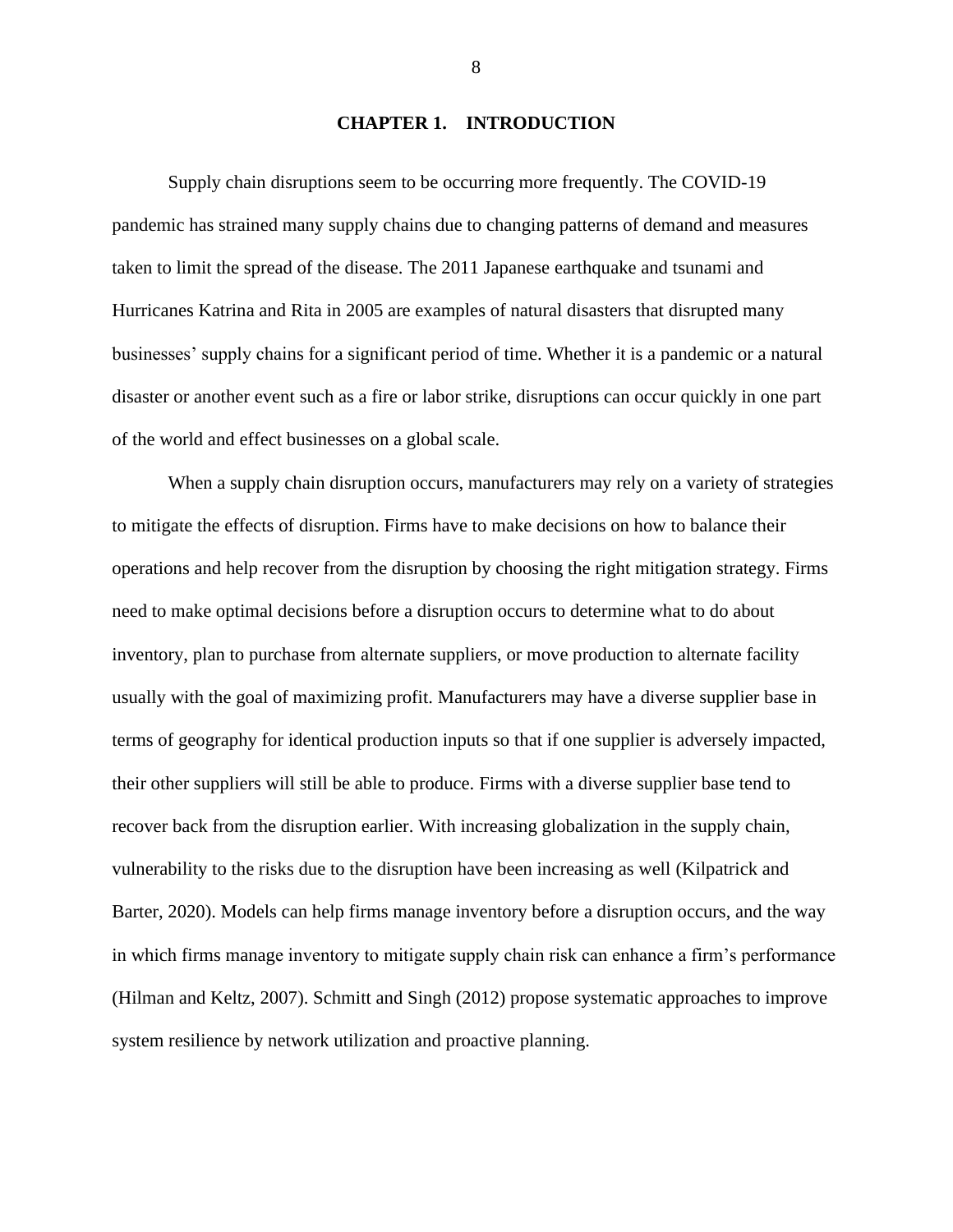Tang (2005) reviews research in the field of supply chain risk management (SCRM) and advocates the need of having an integrated view of SCRM (Tang and Musa, 2010). Identifying the best risk management strategies before a disruption occurs, is very challenging due to the uncertainty surrounding disruptive events (Kaplan and Anette, 2012). Monte Carlo simulation can help analyze that uncertainty by imitating potential scenarios and including different sources of randomness and uncertainty (Heckmann, 2016). Monte-Carlo simulation can incorporate complexity, real world variability, and uncertainty in the supply chain disruptions to anticipate and forecast a wide range of different outcomes.

Although simulation can capture the variability or uncertainty in supply chain disruptions, using simulation to optimize decision making can be very challenging. Evaluating an alternative, requires running thousands of replications of a simulation and repeating this for each alternative in a feasible set can take a very long time to run or even be impossible for if the decision variables are continuous. Simulation optimization provides techniques to optimize a decision when the objective function is evaluated via simulation. Although SCRM can substantially benefit from complex simulations to analyze the uncertainties in supply chain disruptions, very little research has applied simulation-optimization techniques to identify the best SCRM strategies (Oliviera et al. 2019). The motivation behind this paper is to bridge the disconnect between SCRM, simulation, and optimization. A severe supply chain disruption simulation based on MacKenzie et al. (2013) interrupts the supply for a firm. Before the disruption occurs, a firm may have several strategies to help mitigate the disruption such as holding inventory, arranging with alternate suppliers, helping suppliers recover more quickly, and increasing the loyalty of its customers so that they do not purchase from other firms during the disruption. This paper applies a popular simulation-optimization technique called Bayesian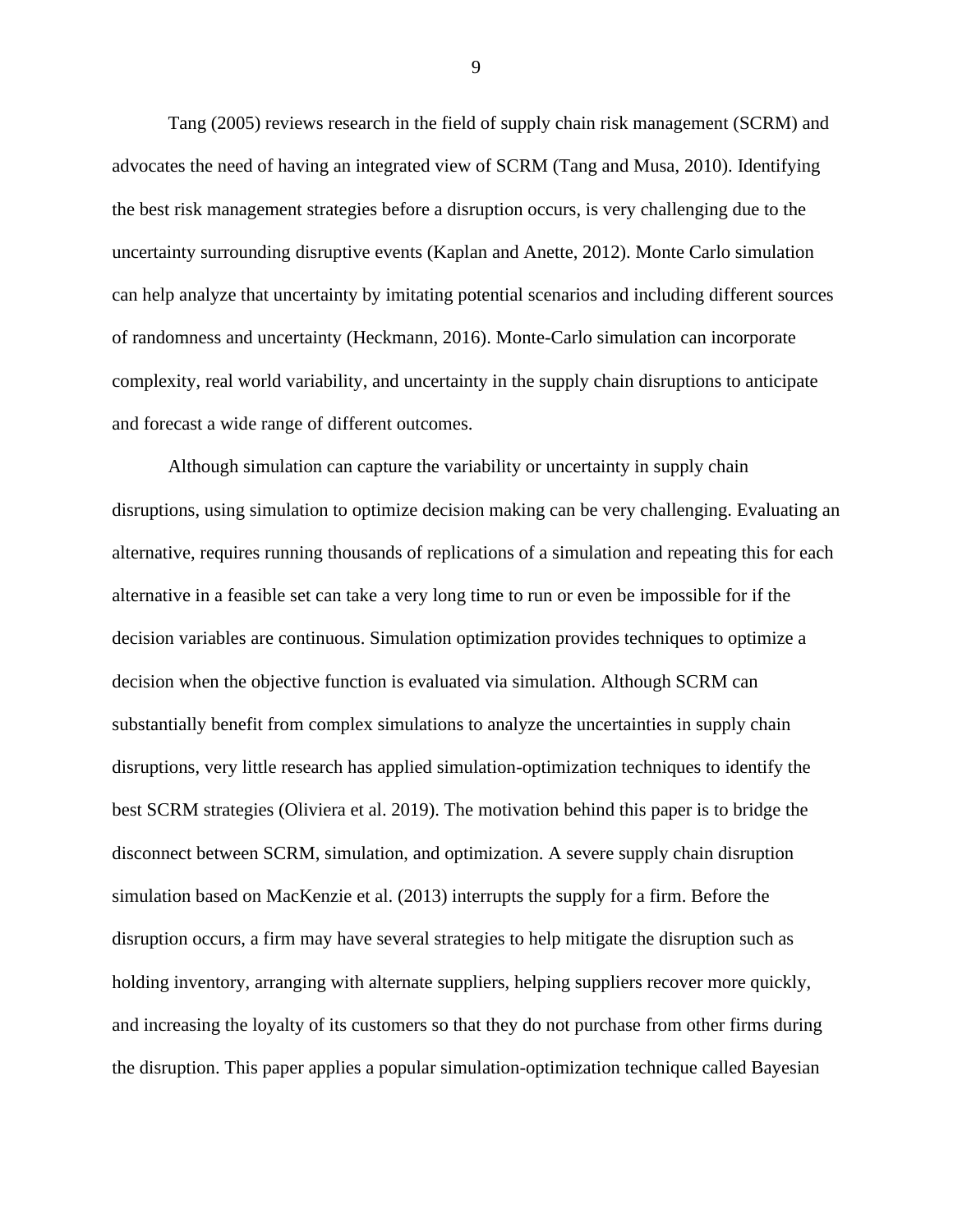optimization to enable a firm to use Monte Carlo simulation to choose among the most effective strategies while considering the costs of each strategy. This paper uses those risk mitigation strategies as input decision variables to maximize profit as a function of the decision variables. The paper is unique in demonstrating how a firm can determine its optimal risk mitigation strategy when a complex disruption is modeled using a complex simulation.

Firms need to prepare for disruptive events. The model in this paper focuses on preparing for disruptive events before the disruption occurs. Section 2 summarizes the research done in the field of the supply chain risk management. Section 3 discusses the simulation, the optimization framework, and the decision variables. Section 4 provides an illustrative example motivated by MacKenzie et al. (2013) and conducts sensitivity analysis to examine the impacts of parameters that change. Section 5 concludes the research and provides scope for future research.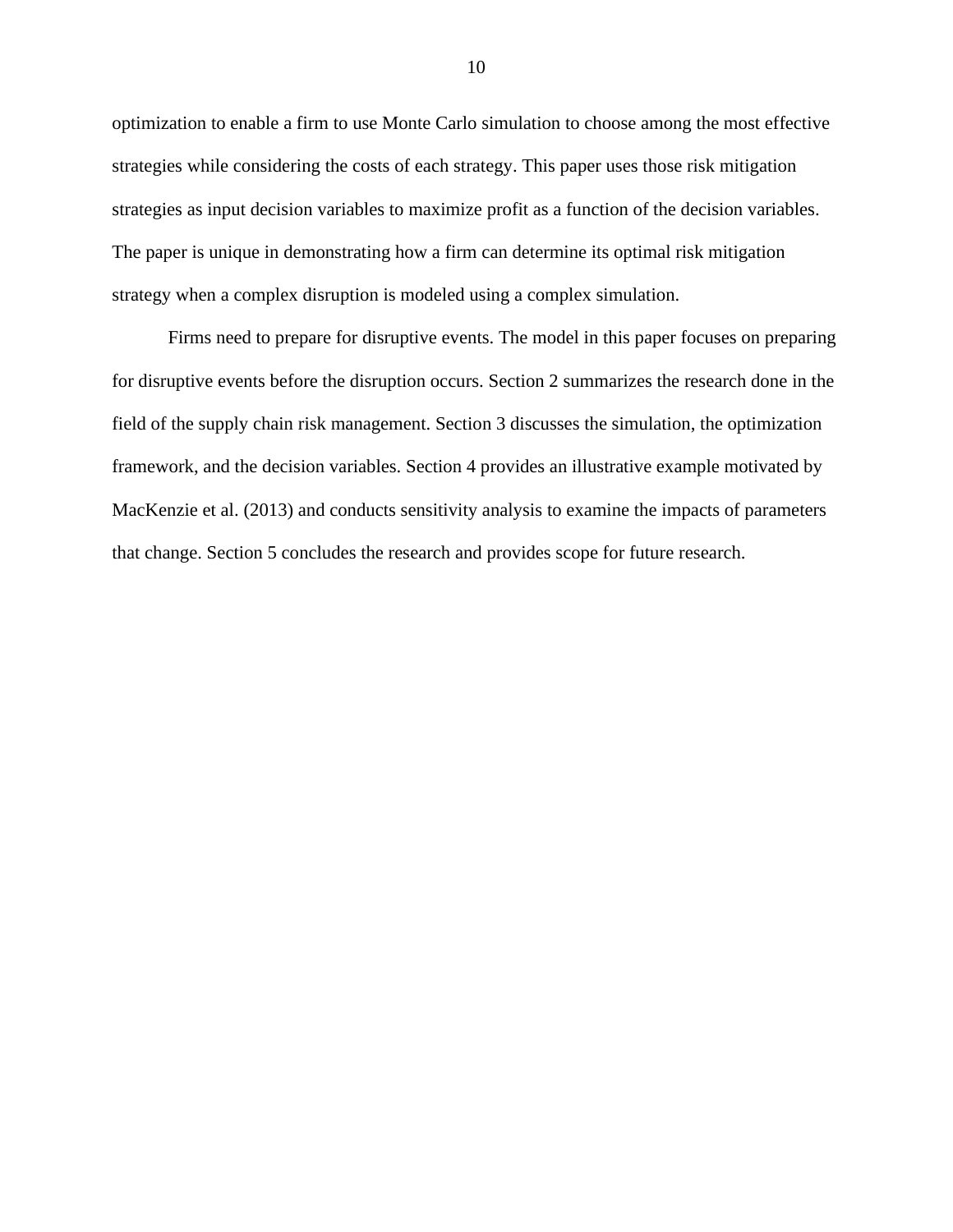#### **CHAPTER 2. LITERATURE REVIEW**

<span id="page-10-0"></span>Different strategies have been proposed to mitigate the risk of supply chain disruptions. SCRM has involved qualitative and quantitative aspects. Marketing strategies (Christopher, 2000) can help mitigate the effects of volatility and uncertainty in demand and supply by using them as frameworks to devise the right supply chain strategy (Lee, 2000). Chopra and Sodhi (2004) categorize risk to show what managers can employ to reduce supply chain risk. In order to deal with these disruptions, it is necessary to have a structured approach (Juttner, 2005), rubrics (Chang et al., 2016), and robust strategies to develop a resilient supply chain (Tang, 2006). Blackhurst et al. (2005) lays the groundwork for the need of robust optimization tools and proactive mitigation strategies (Synder et al., 2015) to mitigate the negative consequences due to a supply chain disruption.

Quantitative models for SCRM are plentiful and examine a wide range of situations and scenarios. Firms selling multiple products deal with a higher level of demand and supply uncertainty, but Tomlin and Wang (2004) show how to dynamically adjust to the supply chain strategy using a two-stage stochastic program. Future supply uncertainty can be analyzed through inventory models based on the interarrival time of the stochastic renewal process (Parlar and Berkin, 1991). Manufacturing planners may need to design a robust supply chain. Synder et al. (2006) show various strategic planning models using network-theory models, protection models and the economic order quantity (EOQ) techniques to develop a resilient supply chain network. Using copula functions (Wagner et al., 2008) and joint default correlation (Babich et al., 2007) among multiple suppliers having default risk, firms can reduce supply chain risk by making better sourcing decisions. Proactive planning can reduce loss due to a disruption by focusing on key locations and vulnerability drivers using simulation-based catastrophic risk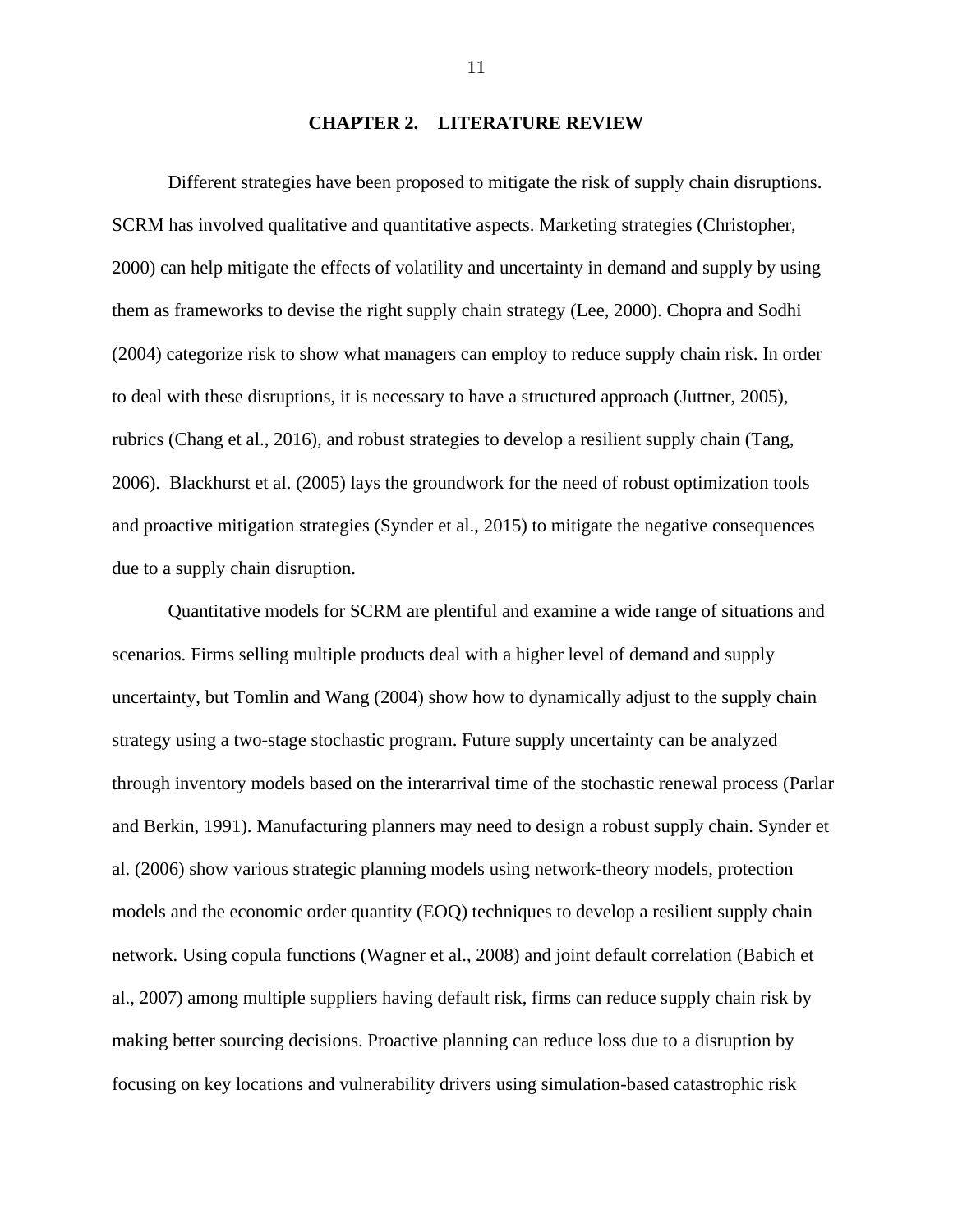estimation methods (Wagner and Bode, 2007; Knemeyer et al., 2008). Firms can make informed decisions using risk-exposure models based on the duration of impact (Simchi-Levi et al., 2015). Hendricks et al. (2008) show how economic parameters can be tapped into a function of the cost strategies and their influence in mitigating the negative consequences in a supply chain disruption.

Optimization techniques are used frequently to make decisions in SCRM. Optimizing worst-case performance in SCRM through stochastic mixed integer programming methods can mitigate the impact of disruption risks (Sawik, 2016). Firms can benefit from risk pooling and risk diversification through dynamic sourcing strategies (Mak and Shen, 2011) using Lagrangian relaxation algorithm and Markov chain distributions. The optimization behavior of manufacturers and distributors can be tapped to maximize profit and reduce risk in the supply chain (Nagurney et al., 2003; Hopp and Liu, 2008). These optimization models frequently assume that, firms desire to maximize profits during disruptions and use expected profit as an appropriate measure for evaluating different strategies to manage operational risks (Tomlin, 2009).

Monte-Carlo simulation has been used to assess the effect of supply chain disruptions that affect the supply chain network for a significant period of time (Deleris and Erhun, 2005). Simulation can incorporate the correlation among suppliers to help model the risk of severe disruptions that impact multiple suppliers simultaneously. Schmitt and Singh (2009) use the inputs from a Monte-Carlo simulation into a large simulation model to quantify the threats due to the disruption. Also, Schlüter et. al, (2017) use discrete event simulation to quantify the impact of supply chain disruption risk. Lei and MacKenzie (2019) use simulation to solve continuoustime Markov chains that assess risk in a supply chain where the failure of two suppliers are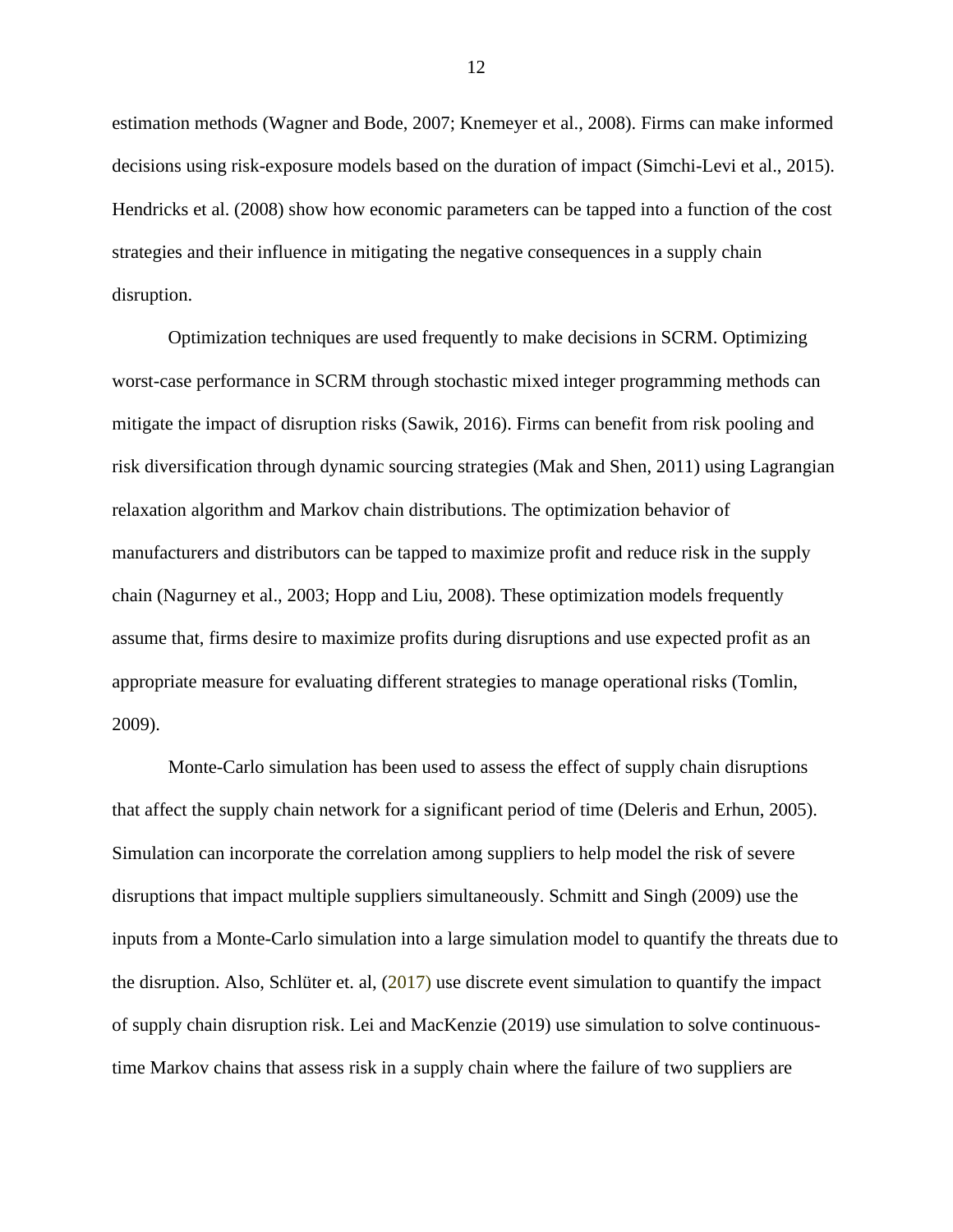correlated with each other. MacKenzie et al. (2013) simulate a severe supply chain disruption in which the production facilities of multiple suppliers are suddenly closed, and these suppliers are unable to deliver product to multiple firms. This research optimizes a complex scenario based on Monte-Carlo simulation.

Despite the wealth of optimization models and a variety of simulations that explore different features of supply chain disruptions, simulation-optimization has only infrequently been used to optimize risk mitigation strategies for a firm that requires a simulation to analyze the occurrence and effects of risk (Oliveira et al. 2019). Carson and Maria (1997) categorize simulation-optimization methods into (i) gradient based search, (ii) stochastic optimization (iii) response surface methodologies, (iv) heuristic methods, (v) A-team, and (vi) statistical methods. Simulation-based multi-objective optimization models have been applied to high-end server manufacturing using goal programming methodology (Aqlan and Lam, 2016). Ge et al. (2016) develop cost-effective strategies in agricultural supply chains using simulation optimization. A popular simulation-optimization technique is Bayesian optimization (Wang et al., 2016; MacKenzie and Hu, 2018), and to our knowledge, no research has combined a simulation of a supply chain disruption SCRM with Bayesian optimization.

The 2011 Japanese earthquake and tsunami causes a very severe supply chain disruption throughout the world especially in the automobile and electronic industries. Multi-regional inputoutput models (MacKenzie et. al 2012, Arto et. al 2015) and equilibrium model of production networks (Carvalho et. al 2016) have been used to quantify the worldwide economic impacts of the Japanese tsunami. The Japanese tsunami stresses the importance of supply chain managers understanding the entire network of their supply chains and incorporating systems thinking into their supply chain planning (Ghadge et al., 2011). MacKenzie et al. (2013) apply their simulation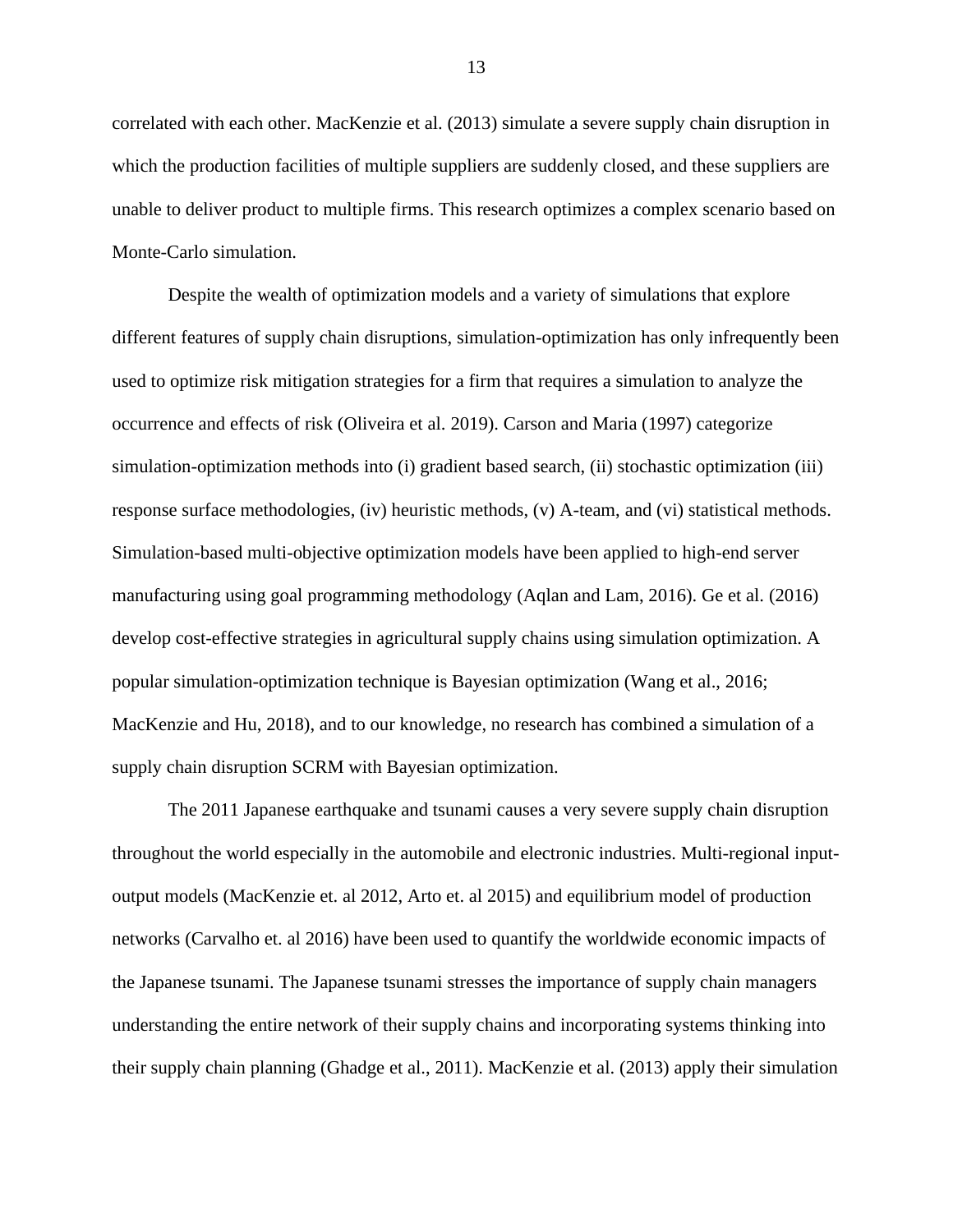of a severe supply chain disruption to the disruption in the automobile industry caused by Japanese tsunami in order to analyze how different disruption management strategies could help firms recover from a severe supply chain disruption. Our research builds upon this simulation model in MacKenzie et al. (2013) in order to optimize over the set of SCRM strategies available to a firm.

As discussed above, a plethora of models exist that solve for the optimal SCRM strategy and other supply chain disruption models rely on simulation, but no research has optimized a SCRM strategy based on Monte Carlo simulation using Bayesian optimization. This paper uses both techniques together to analyze what a firm should do before a disruption occurs. The paper is based on the model presented in MacKenzie et al. (2013). MacKenzie et al. (2013) discuss post-disruption decisions that suppliers and firms must make on whether to move their production to an alternate facility, how much inventory should be held, and whether to purchase from alternate suppliers. This paper applies Bayesian optimization to SCRM and ties in the benefits of both simulation and optimization to provide effective cost strategies for the decision maker in a firm.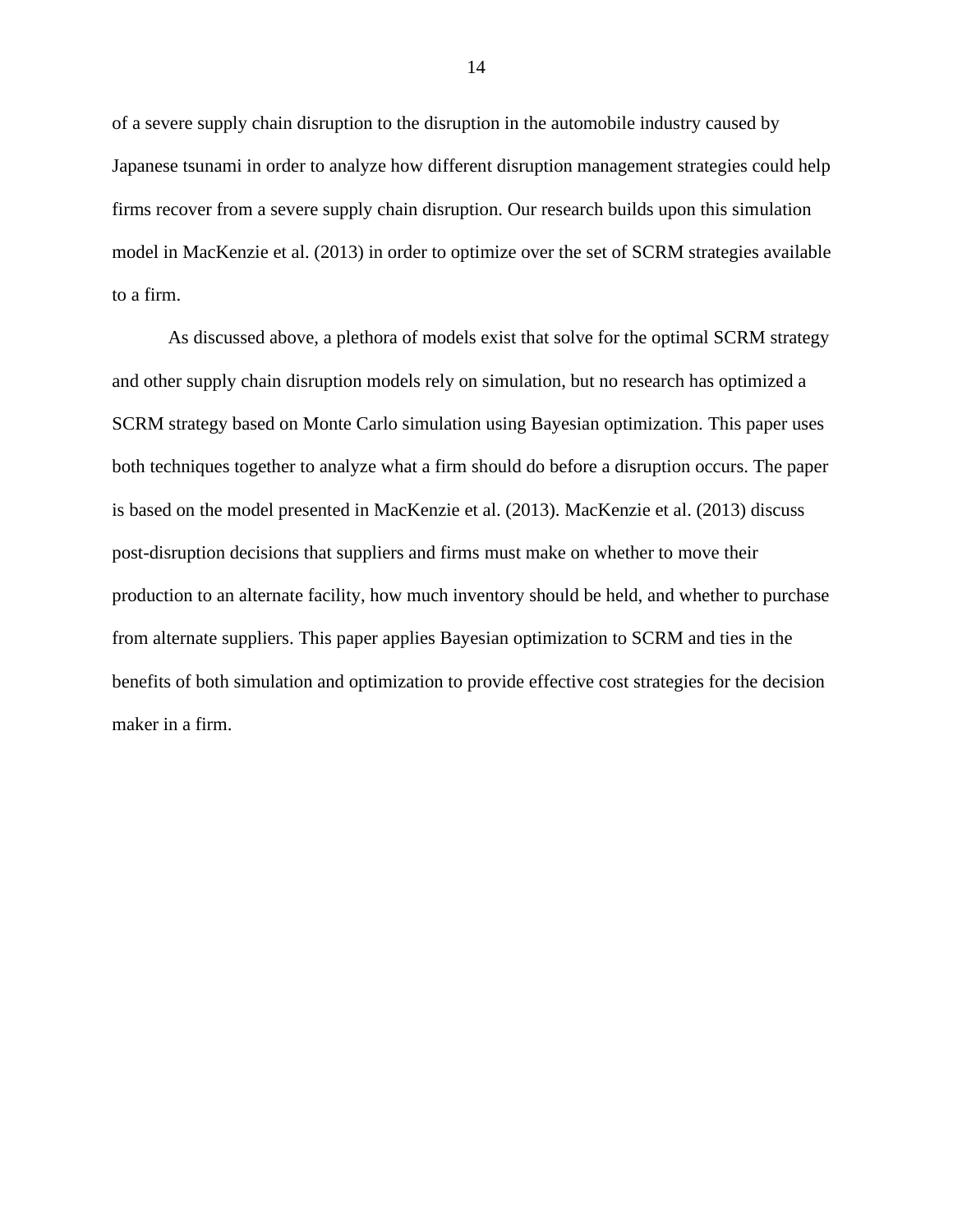#### **CHAPTER 3. SIMULATION-BASED OPTIMIZATION MODEL**

<span id="page-14-0"></span>The disruption simulation is derived from MacKenzie et al. (2013) and is motivated by the severe supply chain disruption resulting from the 2011 Japanese earthquake and tsunami. The simulation contains multiple firms and suppliers. As depicted in Fig. 1, a disruptive event suddenly closes the facilities for each of the suppliers, and each of the suppliers is unable to deliver supplies to the firms. A firm may have several methods to minimize this disruption. It may have supply inventory that it can use to continue production. If a firm does not have supply inventory, then it may be able to purchase supplies from an alternate supplier. If the alternate supplier is too expensive, the firm may have finished goods inventory to satisfy demand from its customers. If the firm is unable or unwilling to meet its customer demand, those customers may buy from one of the other firms in the simulation. At the end of each period, there is a probability that a supplier's facility reopens. If the supplier's facility reopens, it will be able to deliver supplies to firms. The simulation continues until all of the suppliers' facilities are reopened.



<span id="page-14-1"></span>*Fig. 1. Flow chart for the simulation of a severe supply chain disruption*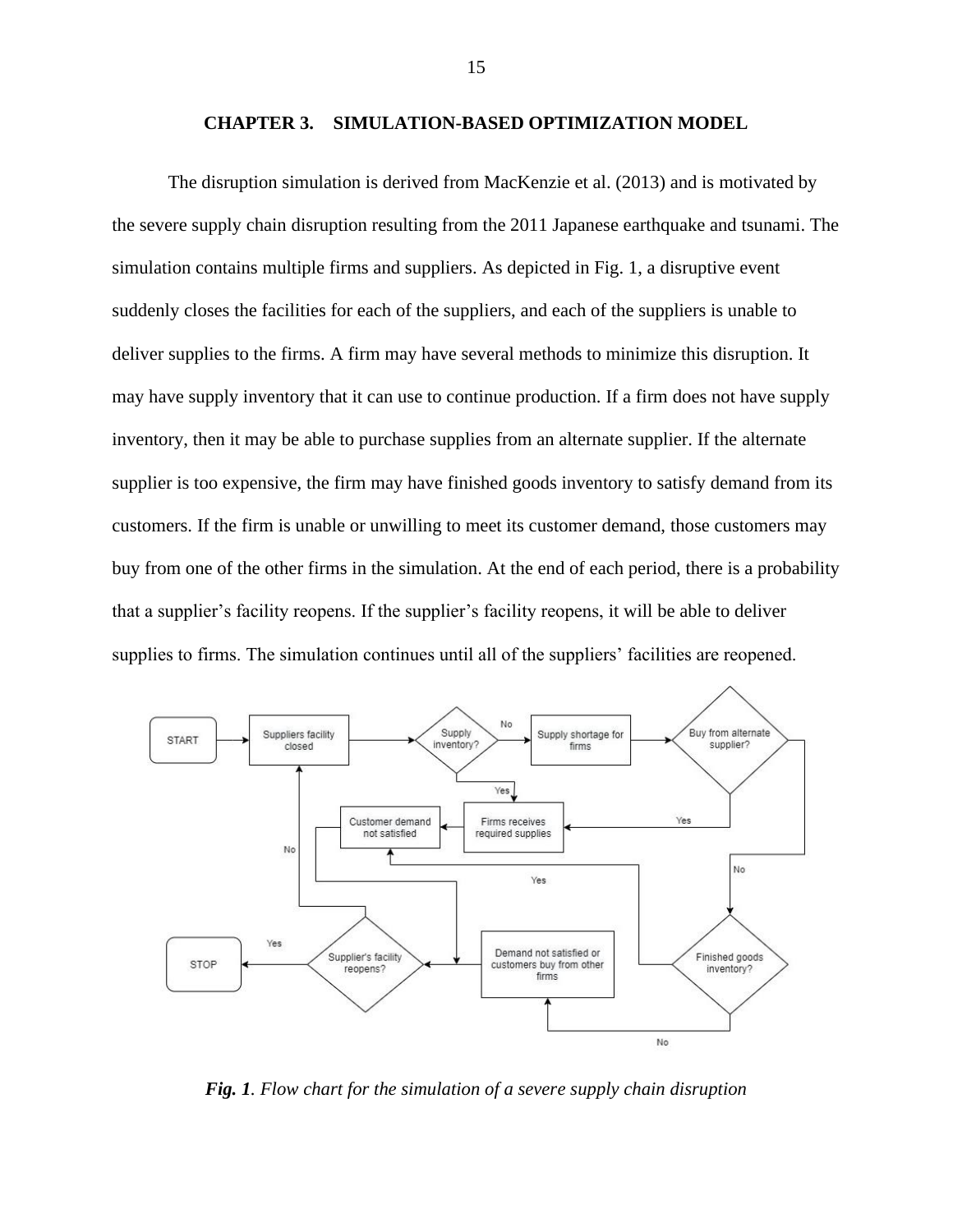The goal of this research is to identify the optimal risk management strategies for a firm who is planning for a severe supply chain disruption as represented by the simulation. We assume one out of the  $n$  firms is planning how it should prepare for the supply chain disruption. The firm has several risk management strategies from which to choose: (i) build up supply inventory for each of its suppliers, (ii) hold finished goods inventory, (iii) arrange with alternate suppliers to allow the firm to be able to purchase supplies in case of a disruption, (iv) work closely with one or more of its suppliers so that these suppliers can reopen their facility more quickly in case it is closed, and (v) create more loyalty with its customers so that they do not buy from other firms.

Each of these strategies has a cost that the firm would need to pay before the disruptive event. Since the supply chain disruption is a complex event with many uncertainties and independent actions, developing equations to describe the cost-effectiveness of each strategy is impractical. The simulation can be used to identify the optimal risk management strategies. The optimization model calls the simulation model (depicted in Fig. 1) in order to evaluate the firm's profit during the disruptive event given a set of risk management strategies. The optimization model continues to iterate over the risk management strategies (the decision variables) in order to identify the set of strategies that maximizes the firm's expected profit during the disruption. As seen in Fig. 2., the optimization model initializes the decision variables. The risk management model calculates the cost of these strategies and executes the supply chain disruption simulation assuming the firm has selected those strategies. The simulation calculates the firm's expected profit. This expected profit is used to update a surrogate model using Bayesian optimization.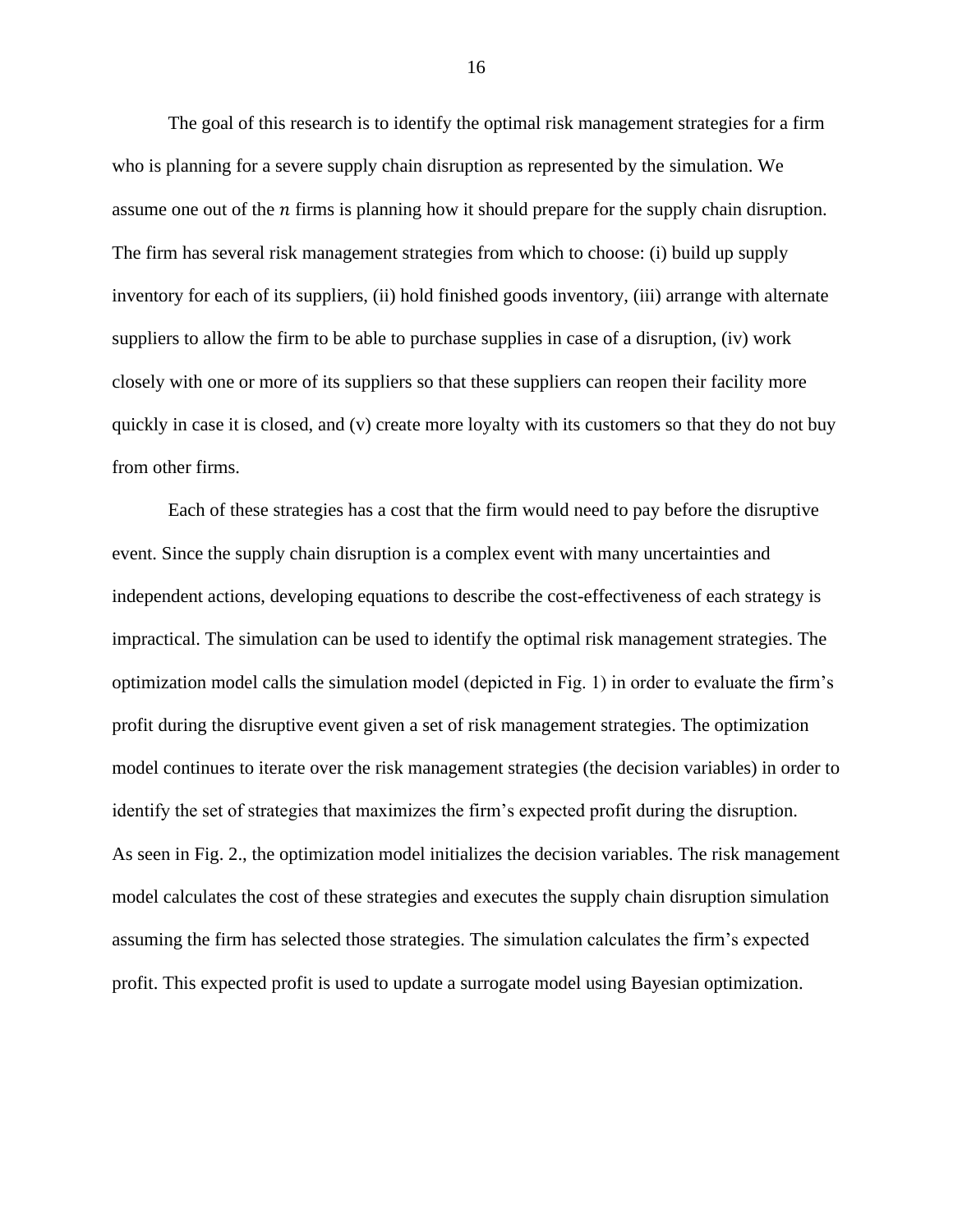Bayesian optimization is a method that uses simulation to update a surrogate model (Shahriari et al., 2016; Martinez-Cantin, 2014). The Bayesian optimization algorithm assumes a Gaussian prior over the objective function, which is expected profit in this paper. When the simulation evaluates a continuous decision variable—which may be a set of continuous decision variables—the algorithm uses Bayesian techniques to update the Gaussian distribution and calculate a posterior Gaussian distribution (Lizotte, 2008; Snoek et al., 2012). The next set of decision variables to evaluate in the simulation is the set of decision variables that is expected to offer the most improvement. Expected improvement is calculated as a combination of the likelihood that the mean and standard deviation of the posterior distribution are large (Mokus et al., 1978). This paper uses the Random Embedding Bayesian Optimization (REMBO) developed by Wang et al. (2016) to implement the Bayesian optimization algorithm. If the expected improvement is larger than small threshold, it is assumed that optimal solution has not been found. The algorithm chooses a new set of decision variables and the process repeats itself. The algorithm continues in this manner until the expected profit converges.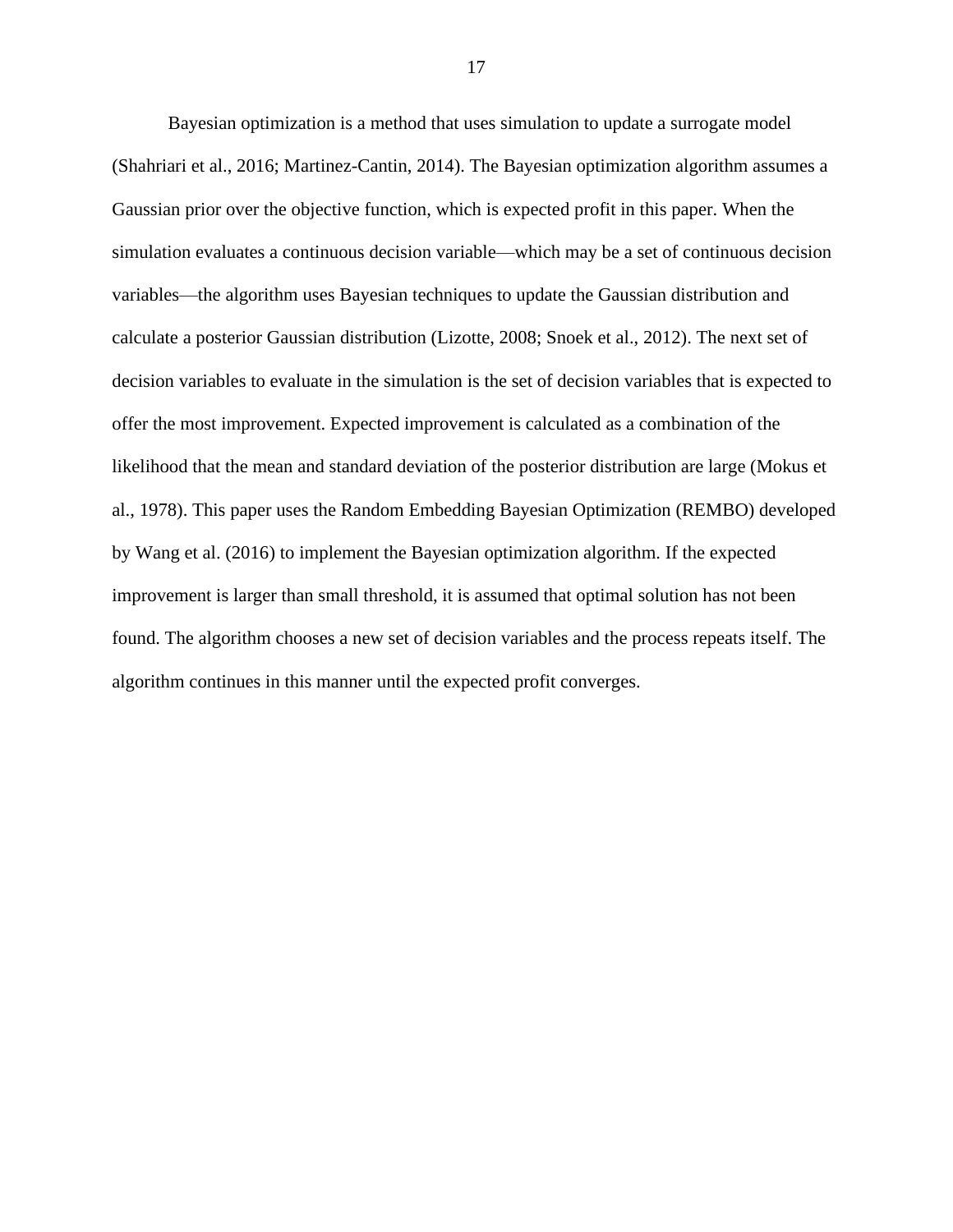

<span id="page-17-0"></span>*Fig. 2. Flow of the optimization model with the supply chain disruption simulation*

The algorithm uses the knowledge of the simulation to determine how well the objective function performs. It works on the idea of finding the less wrong with more data values for the decision variables based on the past evaluation results. The optimization model iterates for several times from its previous best point trying to find the next best possible value. With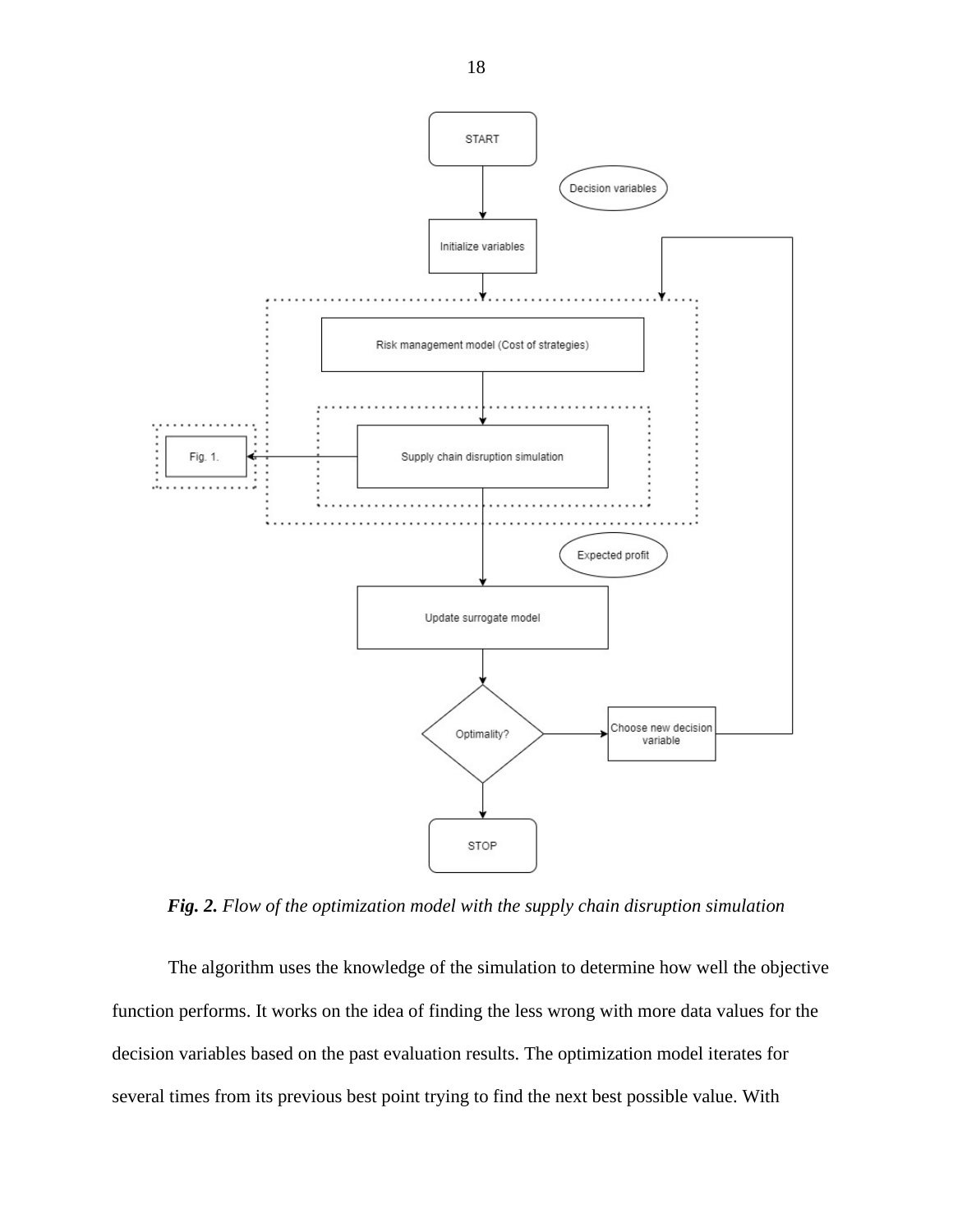sufficient simulations, we can say with a certain level of confidence that values obtained are closest to the true value to make the system robust.

Table 1 presents the decision variables used in this model. Table 2 depicts the parameters of the cost functions used to evaluate the cost of each decision, and Table 3 displays other model parameters.

<span id="page-18-0"></span>

| Description                                                            |
|------------------------------------------------------------------------|
| supply inventory for each of the firm's $n$ suppliers                  |
| finished goods inventory                                               |
| amount of supplies that can be purchased at $W_k$ prices for alternate |
| supplier to $j$                                                        |
| probability that supplier <i>j</i> 's facility reopens in each period  |
| probability that a firm's customer will not purchase from another firm |
|                                                                        |

*Table 1. Decision variables*

### *Table 2. Cost function parameters*

<span id="page-18-1"></span>

| Symbol                                    | Description                                                                    |
|-------------------------------------------|--------------------------------------------------------------------------------|
| $W_k$                                     | per-unit cost of purchasing supplies from an alternate supplier                |
| $\alpha_i$                                | fixed cost for inventory for supply j                                          |
| $\beta_i$                                 | variable cost for inventory for supply j                                       |
| $\gamma_{j,k}$                            | cost of arranging 1 unit from alternate supplier j at a purchase cost of $w_k$ |
| $\eta_i, \delta_i, \kappa_i, \hat{p}_i$   | parameters for the cost to help supplier <i>j</i> reopen more quickly          |
| $\theta$ , $\lambda$ , $\rho$ , $\hat{q}$ | parameters for cost of keeping the customers loyal to the firm                 |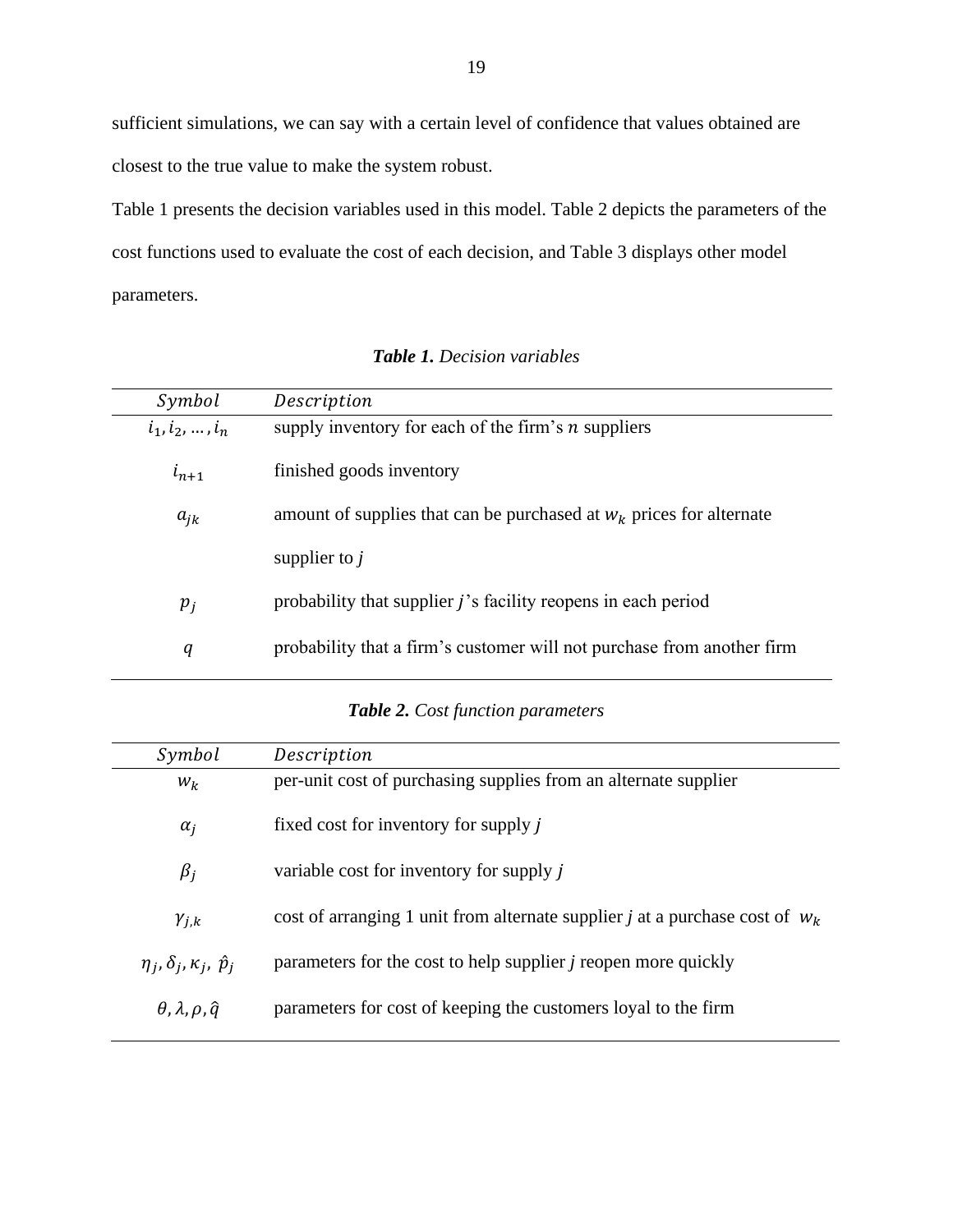<span id="page-19-0"></span>

| Symbol       | Description                                                           |
|--------------|-----------------------------------------------------------------------|
| $\,m$        | number of firms                                                       |
| $\, n \,$    | no. of suppliers                                                      |
| n'           | number of suppliers with whom the firm works to reopen their facility |
|              | more quickly                                                          |
| j, k, r      | limit parameters                                                      |
| $\mathcal C$ | Budget for strategies                                                 |
| $c_j(\cdot)$ | cost function for decision strategy j                                 |
| π            | total expected profit                                                 |

#### *Table 3. Other parameters*

#### **3.1.Risk management strategies**

The supply chain simulation includes  $m$  firms, and a firm receives different goods from each of its  $n$  suppliers. The risk management model seeks to optimize the strategies for one firm and the decision model is described from the perspective of that one firm. The firm receives supplies from *n* suppliers. Let  $i_1, i_2, ..., i_n$  be the supply inventory the firm

holds before the disruption occurs from each supplier. The variable  $i_{n+1}$  represents the finished goods inventory for the firm.

The firm can prearrange with alternate suppliers to purchase from those suppliers if the firm's original suppliers cannot deliver the product. These alternate suppliers are exogenous to the supply chain disruption simulation and can always deliver supplies during the simulation. We assume the per-unit cost of purchasing supplies during the disruption is **w** where  $w_1 < w_2$  $\cdots < w_r$  where  $w_r$  is the highest per-unit cost of purchasing supplies. The matrix **A** is a  $n \times r$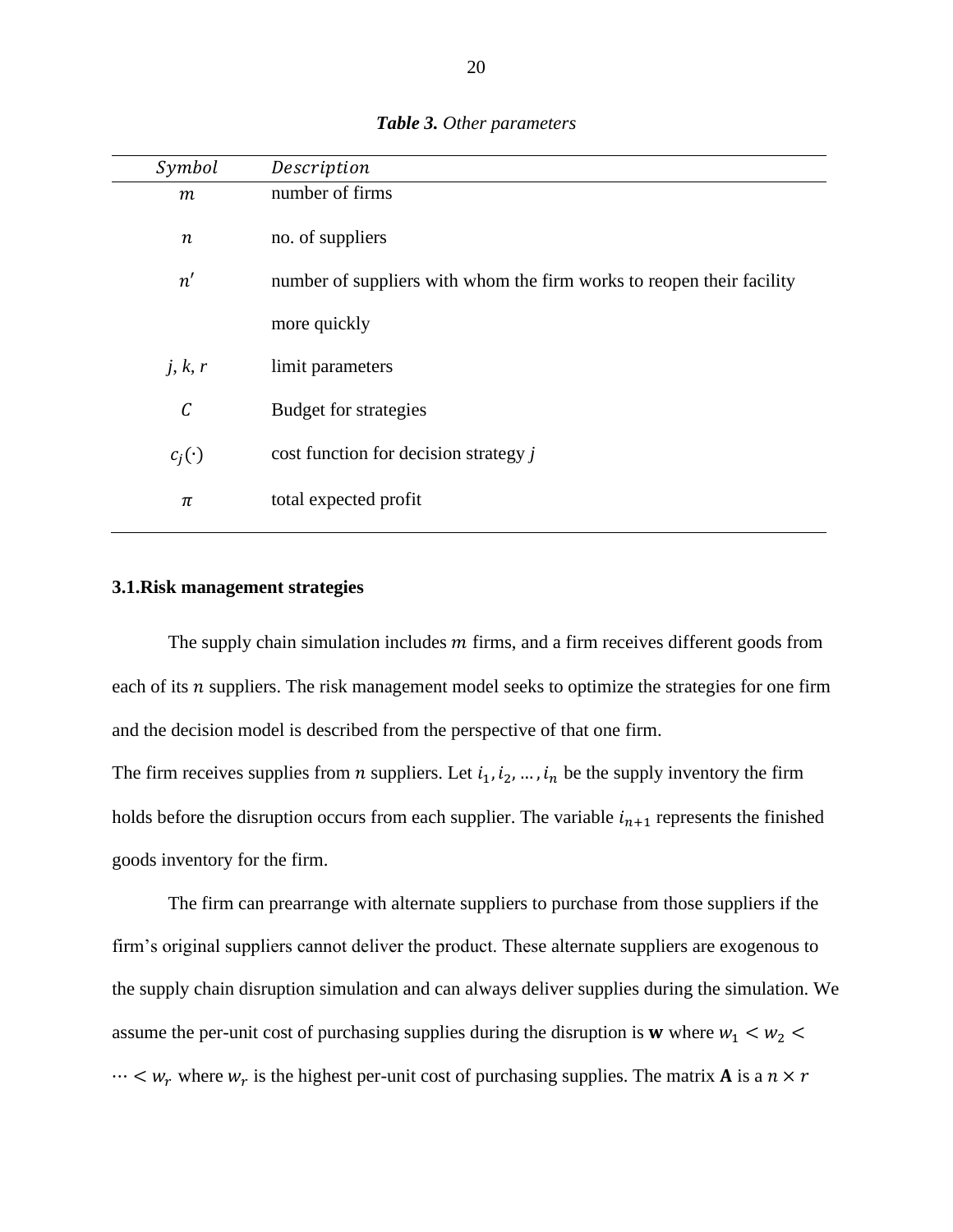matrix representing the amount of supplies the firm can purchase from alternate suppliers during a disruption and  $a_{jk}$  is the amount of supplies the firm can purchase from an alternate supplier to supplier j,  $j = 1, ..., n$  and a per-unit cost of  $w_k$ . The firm determines before the disruption the matrix  $A$  of how much alternate supplies it wants to have available at the different costs.

Before the disruption, the firm can work with some of its suppliers to help those suppliers reopen more quickly if those suppliers' facilities are closed by the disruption. The supplier's facility opens with a certain probability at the beginning of the next period. The decision variables  $p_j$  is the probability that a supplier's facility reopens in each period of the simulation. If there are *n* total suppliers, the firm may only have a close enough relationship with  $n' \leq n$ suppliers that it would help that supplier reopen more quickly. The subscript  $j$  in the decision variable  $p_i$  only corresponds to those suppliers whom the firm works with before the disruptive event to plan for a quicker reopening. In a practical scenario, the probability would increase as the firm tries to help the suppliers reopen the facility, but we assume the probability that a supplier's facility reopens in each period remains constant through the simulation.

The final risk management strategy is the firm can increase the loyalty of its customers and  $q$  represents the probability that one of the firm's customers will not purchase from another firm given that the firm is not able to produce in a period during the disruption.

#### **3.1.Cost function for risk mitigation strategies**

The firm must bear a cost for each mitigation strategy and a firm will want to select strategies that are most cost-effective. We assume the cost of inventory for supplier j,  $c_i(i_j)$ , is comprised of a fixed cost and a variable cost where  $\alpha_j$  is the fixed cost and  $\beta_j$  is the variable cost: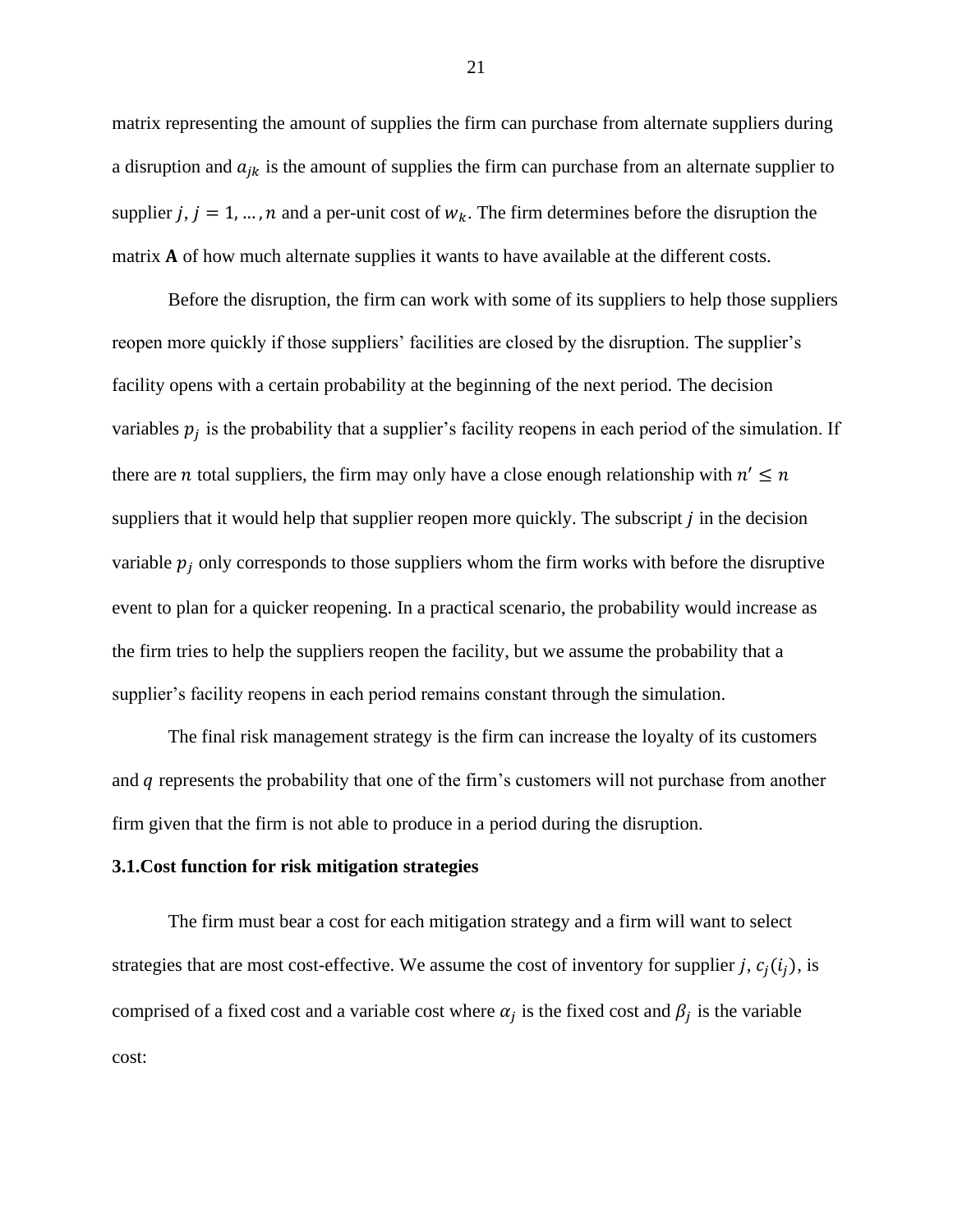$$
c_j(i_j) = \alpha_j + \beta_j i_j \tag{1}
$$

where  $j = 1, ..., n + 1$ . The cost  $c_n(i_{n+1})$  is the cost of holding finished goods inventory. If  $i_j =$ 0, then  $\alpha_j = 0$ , and therefore,  $c_j(i_j) = 0$ , since, the model assumes no fixed cost for no finished goods inventory

The firm can prearrange with alternate suppliers to purchase supplies at different per-unit as represented by the vector **w**. The firm determines the amount of supplies  $a_{j,1}, a_{j,2}, \dots a_{j,r}$ , at each of those prices and the cost of arranging for alternatives to supplier *i* is

$$
c_{j+n+1}(a_{j,1}, a_{j,2}, \dots a_{j,r}) = \sum_{k=1}^{r} \gamma_{j,k} a_{j,k}
$$
 (2)

where  $\gamma_{j,1} > \gamma_{j,2} > \cdots > \gamma_{j,r}$  and  $j = 1, \ldots, n$ . The firm is required to pay more in order to prearrange purchasing supplies at a lower per-unit cost  $w_j$ .

The cost of helping a supplier recover more quickly is represented by  $c_{j+2n+1}(p_j)$  where  $j = 1, \ldots, m$ . If the firm chooses not to help a supplier recover, the probability that supplier j reopens in each period is  $\hat{p}_j$ . Since the time until a supplier reopens follows a geometric distribution, the expected number of periods until the supplier reopens is the reciprocal of the probability. The cost of improving the probability is based on an exponential function of the expected number of periods until the supplier reopens:

$$
c_{j+2n+1}(p_j) = \frac{\eta_j \left(1 - \exp\left(\delta_j \left[\frac{1}{\hat{p}_j} - \frac{1}{p_j}\right]\right)\right)}{\kappa_j} \tag{3}
$$

where  $\delta_j$ ,  $\eta_j$ ,  $\kappa_j > 0$  are parameters of the cost function. The exponential distribution assumes marginally increasing costs so that the first dollar spent improves the probability more than second dollar.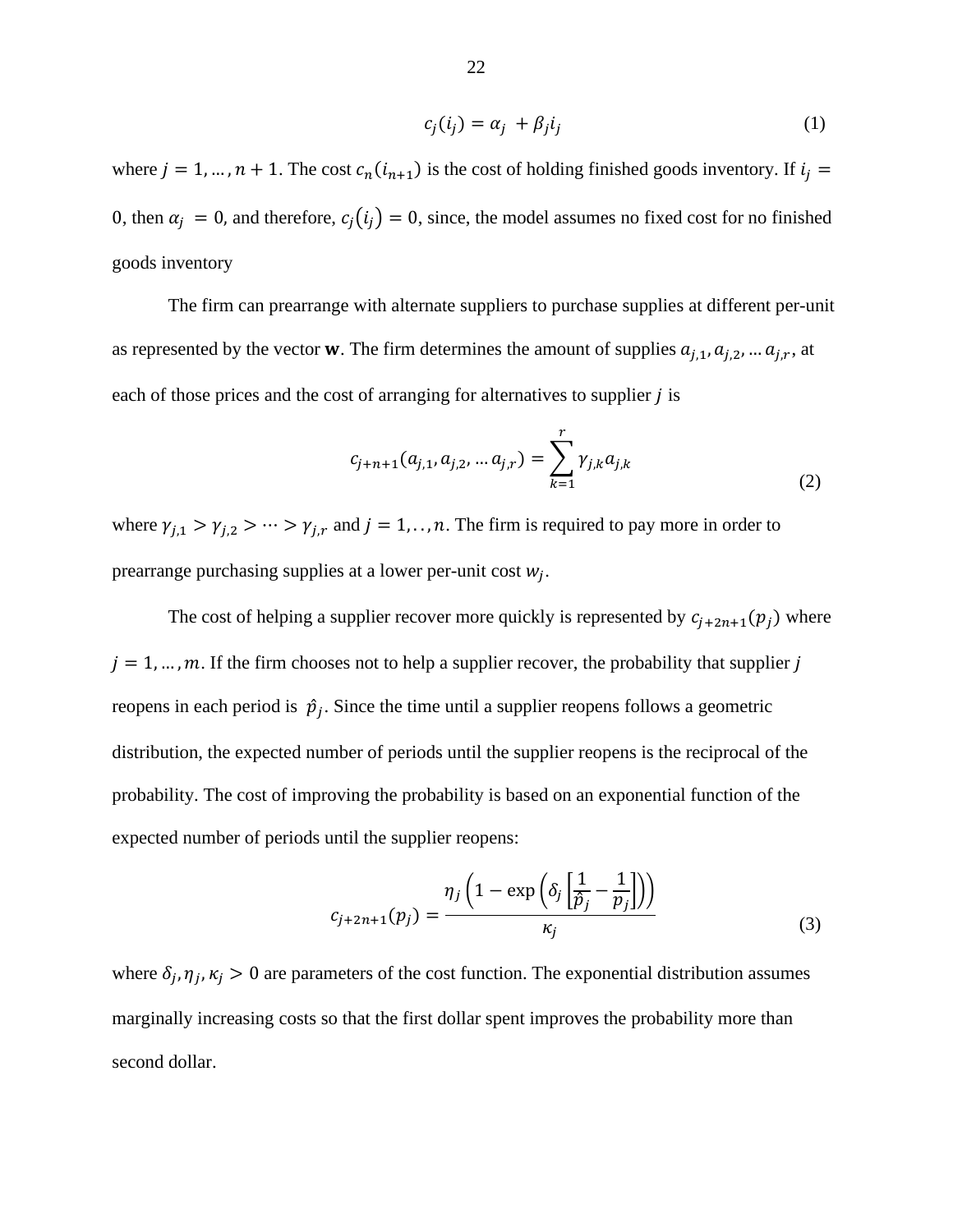The cost of increasing customer loyalty  $c_{2n+n'+2}(q)$  as represented by the probability q has a similar functional form to the cost of increasing the probability that a supplier's facility reopens. The variable  $\hat{q}$  is the probability that a customer does not purchase from an alternate supplier if the firm chooses to spend no money to improving the probability.

$$
c_{2n+m+2}(q) = \frac{\lambda(1 - \exp(\theta(q - \hat{q})))}{\rho}
$$
\n(4)

where  $\theta$ ,  $\lambda$ ,  $\rho > 0$  are parameters of the cost function.

We assume the firm is going to choose a set of risk management or mitigation strategies in order to maximize its expected profit subject to a budget constraint. Each simulation trial calculates the firm's profit during the disruption and the firm's expected profit during the disruption.  $\bar{\pi}$  is the average profit over multiple simulation trials. The firm's total expected profit  $\pi$  is calculated as the total cost of the risk management strategies subtracted from the average profit from the simulation:

$$
\pi = \bar{\pi} - \sum_{j=1}^{2n+n+2} c_j(\cdot)
$$
 (5)

The model also assumes the total cost of the mitigation strategies must be less than or equal to a predefined budget  $C$ :

$$
\sum_{j=1}^{2n+n+2} c_j(\cdot) \le C \tag{6}
$$

Finally, each decision variable is constrained by a lower and upper bound. The inventory and alternate supplier strategies have lower bounds of 0. The supply inventory finished goods and alternate suppliers have an upper bound of 200, 300 and 25 respectively. The lower bounds for  $p_j$  and q are  $\hat{p}_j$  and  $\hat{q}$ , respectively, and the upper bounds for the probabilities are 1.0.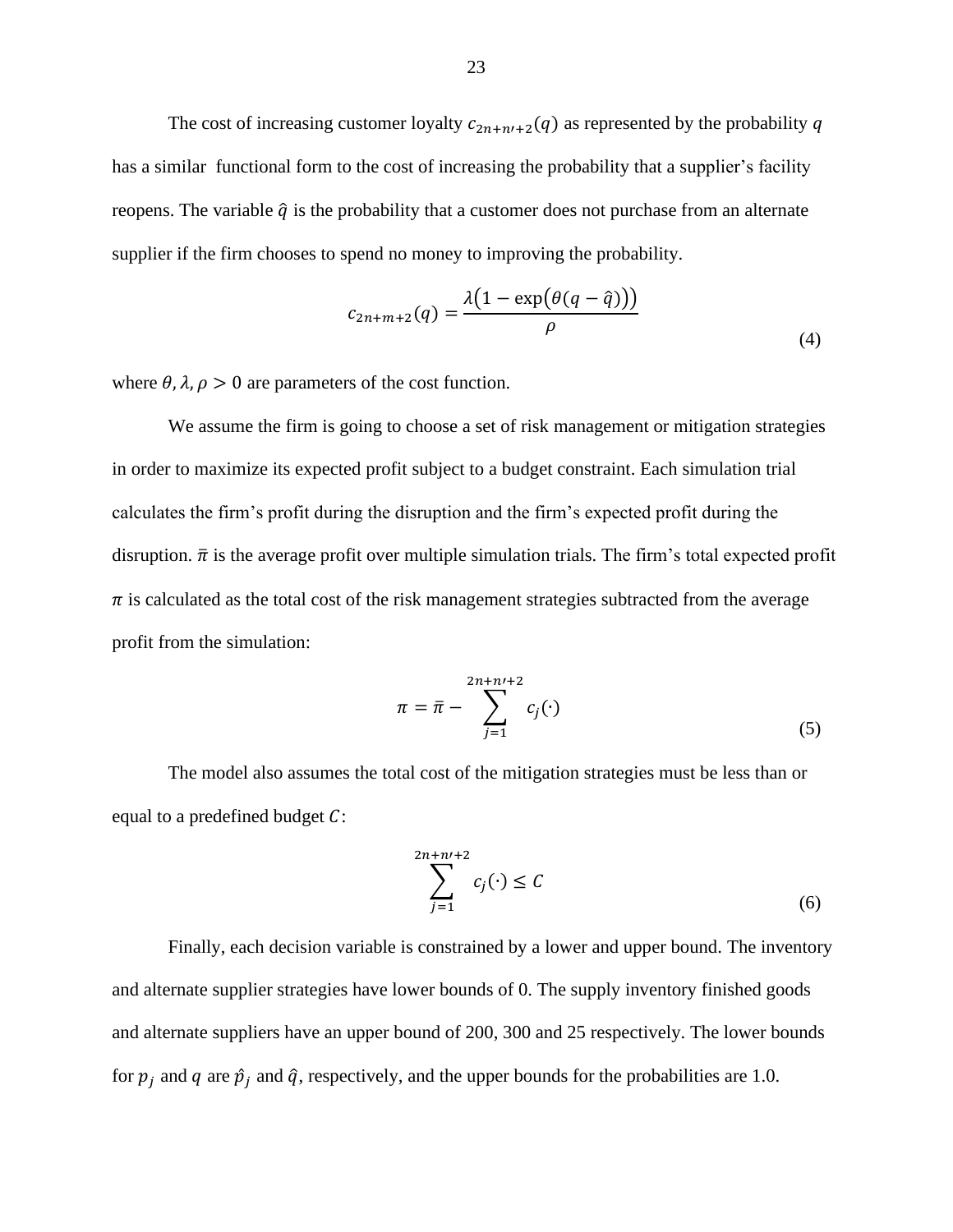#### **CHAPTER 4. ILLUSTRATIVE EXAMPLE**

#### <span id="page-23-0"></span>**4.1.Inputs**

An illustrative example provides a demonstration for how this model can identify the optimal strategy for a firm desiring to mitigate the effects of a supply chain disruption. This illustrative example is based on MacKenzie et. al (2013) situation where there are  $m=3$  firms. Firm 2, which loosely represents how Toyota and Honda were impacted by the 2011 Japanese earthquake and tsunami, suffers the most of the three firms in the simulation. Consequently, the simulation-optimization framework in this paper will focus on firm 2's risk-mitigation decision making, and we will refer to it as the firm. The firm has  $n = 3$  suppliers, all of whom have their production facility closed at the beginning of the simulation. Each supplier produces a different product for the firm and each of the three supplies is necessary for the firm to produce. Each period in the simulation represents 1 week. The amount of demand for the firm in each week is 21 units. The firm's per-unit cost to purchase from each of the three primary suppliers is 1. The per-unit revenue is 4, and the firm has a per-unit profit equal to 1 if it purchases from each of its primary suppliers. Demand is assumed to be constant for each week except for the possibility that demand that is not satisfied in one week could be added to demand in the following week or become for competing firms. Future research could explore the impact of more variable or uncertain demand patterns.

Supplier 3 is more vertically integrated with the firm than the other two suppliers, and this example assumes that the firm can work with supplier 3 to enhance its recovery before the disruption. Since supplier 3 is the only supplier the firm can work to increase its probability of reopening,  $n' = 1$  and  $p_3$  is the firm's only decision variable corresponding to the reopening of a supplier's facility.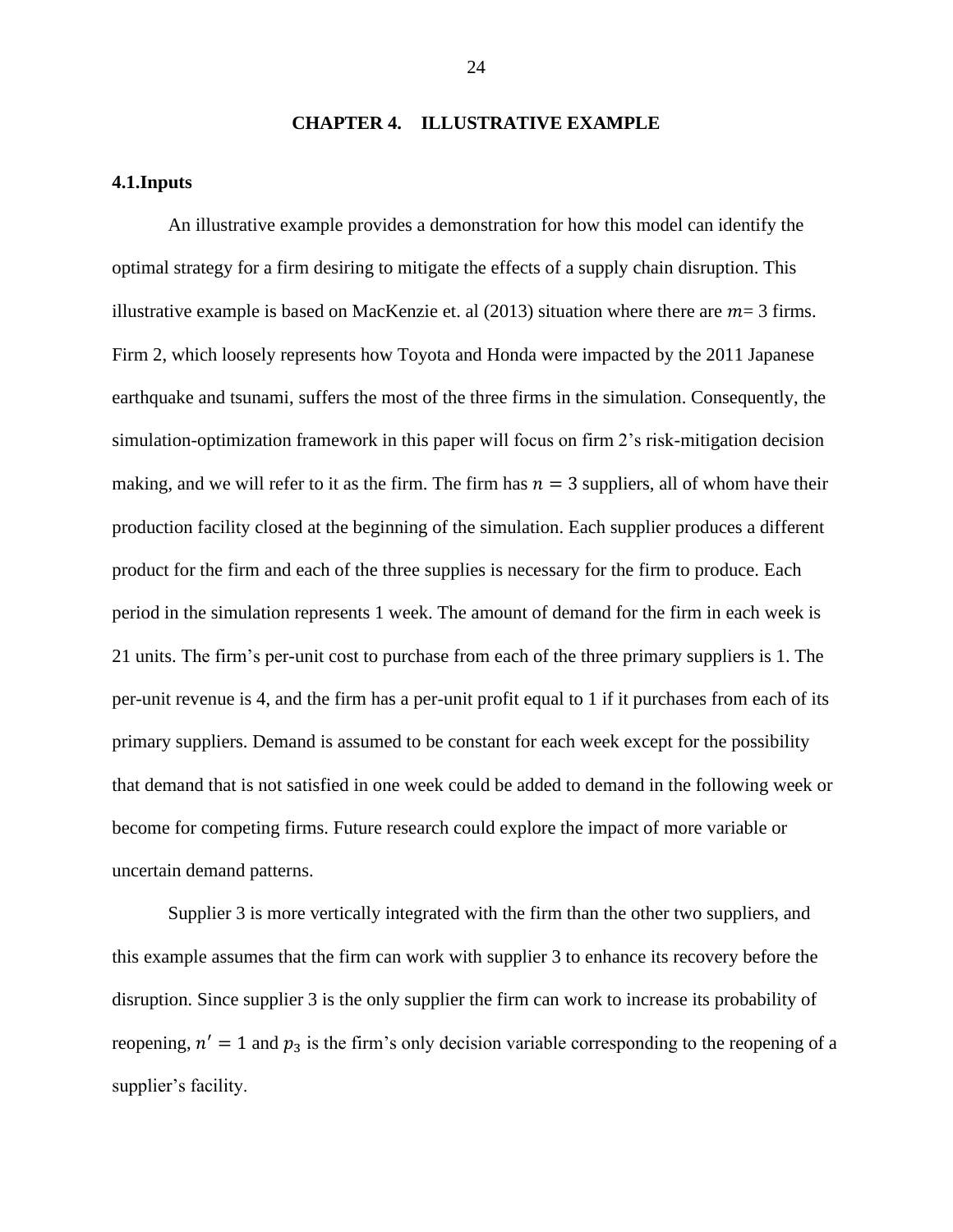This model includes 18 decision variables. Each risk management strategy bears a cost. As presented earlier, the costs are functions of the decision variables. The parameters associated with these cost functions are shown in Table 4. The supply inventory  $(i_1, i_2, i_3)$  have an upper bound of 200 units each, and the finished goods inventory  $(i_4)$  has an upper bound of 300 units. The firm can arrange to purchase from alternate suppliers to each of the three primary suppliers if the primary suppliers are unable to deliver supplies to the firm. The per-unit prices that the firm can purchase from the alternate suppliers are  $r = 1,2,3,4$ . The maximum amount that the firm can purchase at each of those four prices is 25. Supplier 3's expected time of closure is 26 weeks, and its initial probability of reopening is  $1/26 = 0.038$ . This parameter comes from Mackenzie et. al (2013) based on new articles (Bunkley, 2011) describing that Toyota and Honda took 6 months to return full production following the Japanese tsunami and earthquake. The probability a customer does not purchase from alternate firms is 0.25. The budget for the risk mitigation strategies is  $C = 250$ .

<span id="page-24-0"></span>

| Parameter values                                                            |
|-----------------------------------------------------------------------------|
| $\alpha_i = 5$ ; $\beta_i = 0.1$ ; where $j = 1,2,3$                        |
|                                                                             |
| $\alpha_4 = 12$ ; $\beta_4 = 3.1$                                           |
|                                                                             |
| $w_1 = 1; w_2 = 2; w_3 = 3; w_4 = 4;$                                       |
|                                                                             |
| $\gamma_{i,1} = 0.5, \gamma_{i,2} = 0.2, \gamma_{i,3} = 0.05, \gamma_{i,4}$ |
|                                                                             |
| $= 0.01$                                                                    |
|                                                                             |
| where $j = 1,2,3,4$                                                         |
|                                                                             |
| $\eta = 250$ ; $\delta = 0.037$ ; $\kappa = -1.6$ ; $\hat{p} = 26$          |
| $\lambda = 100$ ; $\theta = 0.24$ ; , $\rho = -0.2$ ; $\hat{q} = 0.25$      |
|                                                                             |
|                                                                             |

*Table 4. Parameter values for the cost functions*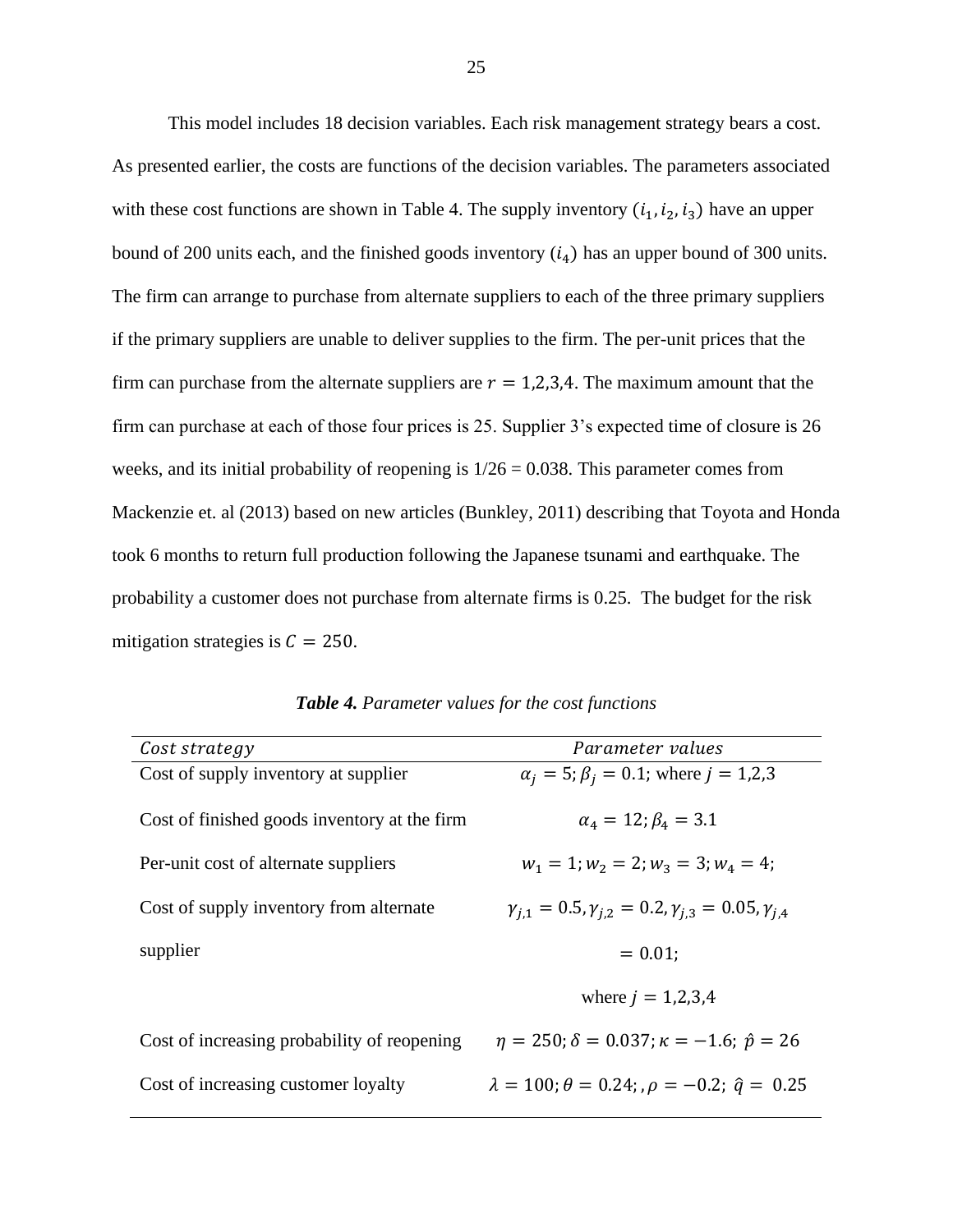The REMBO algorithm calls the supply chain risk mitigation model to find the optimal set of decision strategies. MATLAB is used as a platform to run REMBO and simulate the supply chain disruption.

#### **4.2.Base-case results**

The REMBO optimization is run to obtain values of the decision variables and their corresponding expected profit. The initial point is updated based on the previous maximum value of the expected profit to improve the expected profit in the next trial. The REMBO algorithm is repeated for 60 trials to ensure that it covers the true maximum and the simulation model is run for 40 iterations and 3000 simulations within the optimization model to obtain the base-case result. Table 5 shows the base case results of the decision variables and the expected profit.

<span id="page-25-0"></span>

| Cost strategy            | Value                                                                              | Cost of strategy |
|--------------------------|------------------------------------------------------------------------------------|------------------|
| Supply inventory at      | $i_1 = 190$ ; $i_2 = 194$ ; $i_3 = 198$ ; $c_1 = 24$ ; $c_2 = 24.4$ ; $c_3 = 24.8$ |                  |
| supplier $1,2,3$         |                                                                                    |                  |
| Finished goods           | $i_4 = 0;$                                                                         | $c_4 = 0$        |
| inventory at the firm    |                                                                                    |                  |
| Amount purchased         | $a_{11} = 0$ ; $a_{12} = 25$ ; $a_{13} = 0$ ; $a_{14}$                             | $c_5 = 7.875$    |
| from alternate suppliers | $= 25:$                                                                            |                  |
| to primary supplier 1    |                                                                                    |                  |
| Amount purchased         | $a_{21} = 0$ ; $a_{22} = 3$ ; $a_{23} = 25$ ; $a_{24}$                             | $c_6 = 3.15$     |
| from alternate suppliers | $= 25$ ;                                                                           |                  |
| to primary supplier 2    |                                                                                    |                  |

*Table 5. Base-case result*

 $\overline{\phantom{a}}$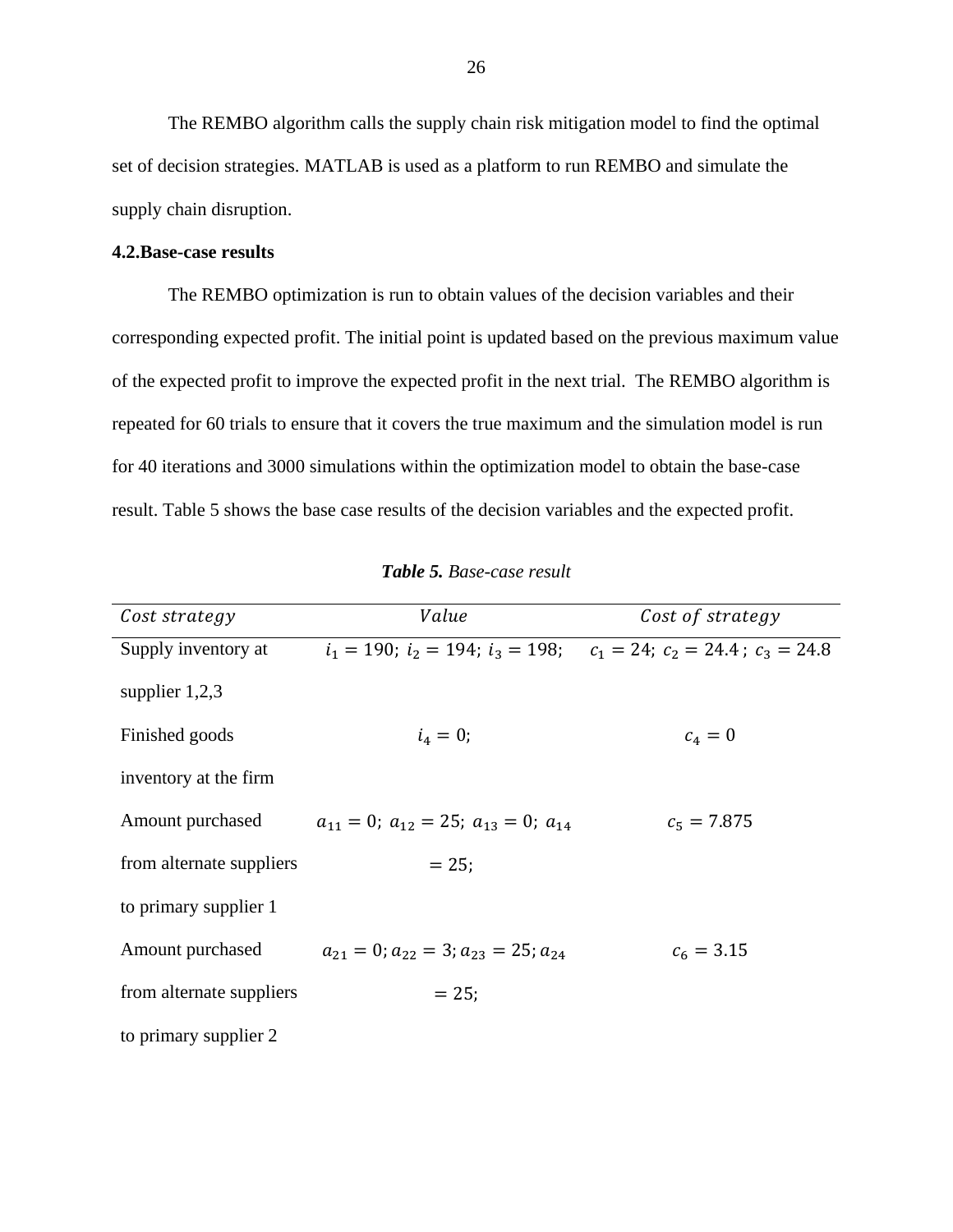| Amount purchased         | $a_{31} = 0$ ; $a_{32} = 0$ ; $a_{33} = 25$ ; $a_{34}$ | $c_7 = 1.875$            |
|--------------------------|--------------------------------------------------------|--------------------------|
| from alternate suppliers | $= 0;$                                                 |                          |
| to primary supplier 3    |                                                        |                          |
| Probability of           | $p = 0.088193;$                                        | $c_8 = 112.5377$         |
| reopening of supplier 3  |                                                        |                          |
| Probability of           | $q = 0.25$ ;                                           | $c_9=0$                  |
| customers remaining      |                                                        |                          |
| loyal to the firm        |                                                        |                          |
|                          | Expected profit $= 665$                                | Total cost of strategies |
|                          |                                                        | $= 198.81$               |

These results show that the firm should prepare for the supply chain disruption by purchasing supply inventory from the primary suppliers but should not have any finished goods inventory. The lack of finished goods inventory is because the input parameters make carrying finished goods inventory more expensive than carrying supply inventory. If it is unrealistic to recommend a firm carry no finished goods or supply inventory, we can add a minimum amount of finished goods or supply inventory as a constraint in the risk management model. The firm should also spend a substantial portion of its budget to help supplier 3 reopen more quickly. Supplier 3's probability of reopening increases from 0.038 to 0.088, and the expected time the supplier is closed is reduced from 26 weeks to approximately 11 weeks. The supply inventory and helping supplier 3 reopen more quickly consumes most of the budget of 250.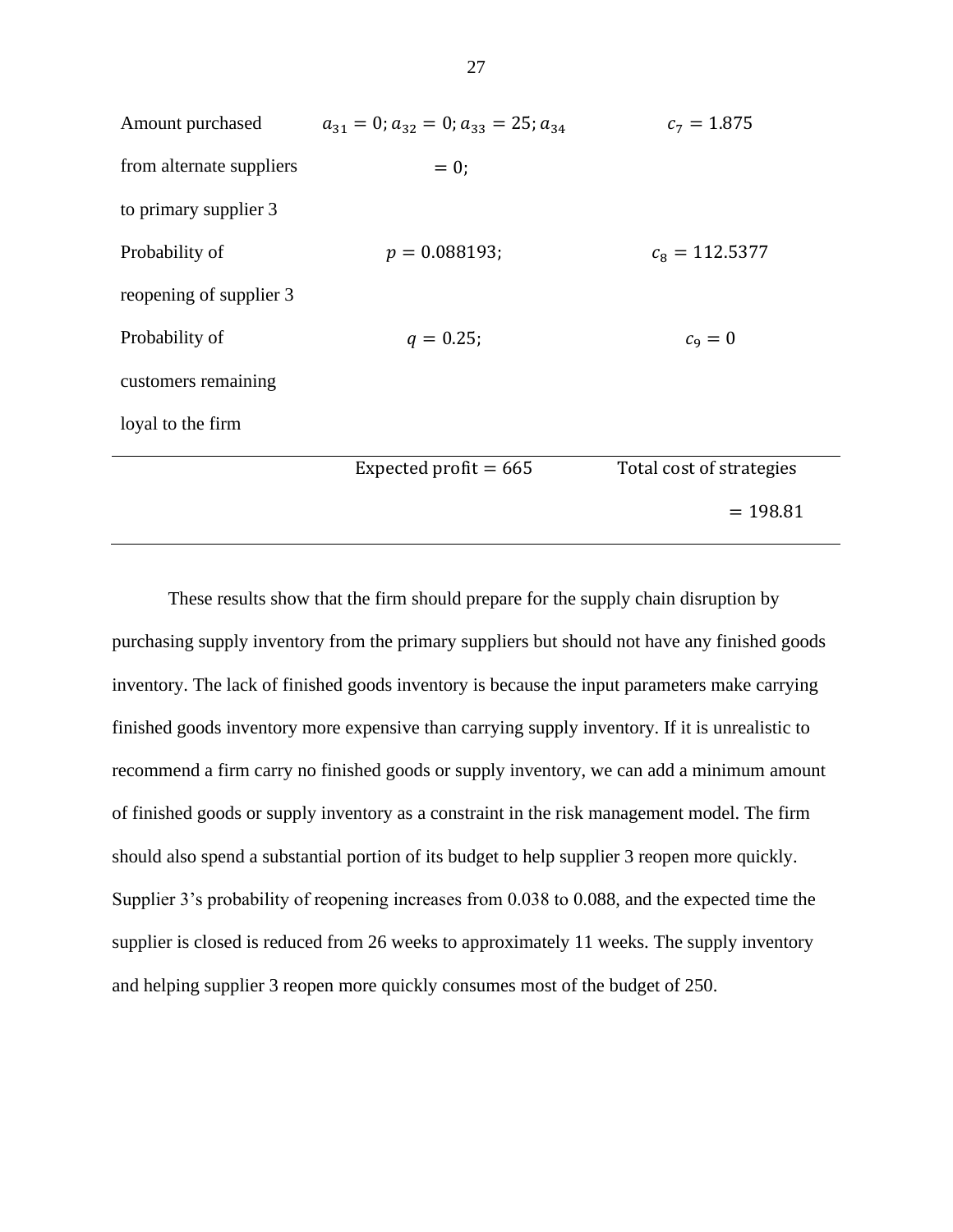The parameters  $(a_{1,1}, a_{1,2}, a_{1,3}, a_{1,4})$ ,  $(a_{2,1}, a_{2,2}, a_{2,3}, a_{2,4})$ , and  $(a_{3,1}, a_{3,2}, a_{3,3}, a_{3,4})$ represent the amount that the firm prearranges to purchase from alternate suppliers to primary supplier 1, 2 and 3, respectively. Purchasing from an alternate supplier at a cost of 1 is less cost effective than holding supply inventory and helping supplier 3 recover more quickly, and  $a_{1,j}$  = 0 for  $j = 1,2,3$ . The firm should arrange to purchase from alternate suppliers at 2-4 times the price of the primary supplier, but the cost to enter into these arrangements is relatively small  $(c<sub>5</sub> = 8, c<sub>6</sub> = 3, and c<sub>7</sub> = 2)$ . These results could be partly due to the heuristic and partially random way in which the REMBO chooses different variables to analyze in the simulation. Despite having run several tests, it might be that pre-arranging to purchase from alternate suppliers at any price is not really optimal. The firm may not actually use these alternate suppliers during the disruption.

The firm should not use its entire budget to mitigate the risk of this supply chain disruption. The cost of all these strategies only totals 199 and the firm has a budget of 250. This means the budget is not a binding constraint. Since the firm desires to maximize its expected profit, spending more than 199 would mean that firm is spending too much to mitigate the risk and would actually hurt its expected profit. These base case values are then run independently in the supply chain risk simulation model for 10,000 times to obtain an expected profit with a 95% confidence interval. The firm's expected profit with these optimal strategies is 665.

#### **4.3.Sensitivity analysis**

Sensitivity analysis provides insight into the robustness of optimal strategies to changes in model parameters. For this illustrative example, sensitivity analysis can generate insights into how this type of model adjusts to changes in these parameters. We perform sensitivity analysis on the budget**,** one of the cost parameters for inventory, one of the cost parameters for the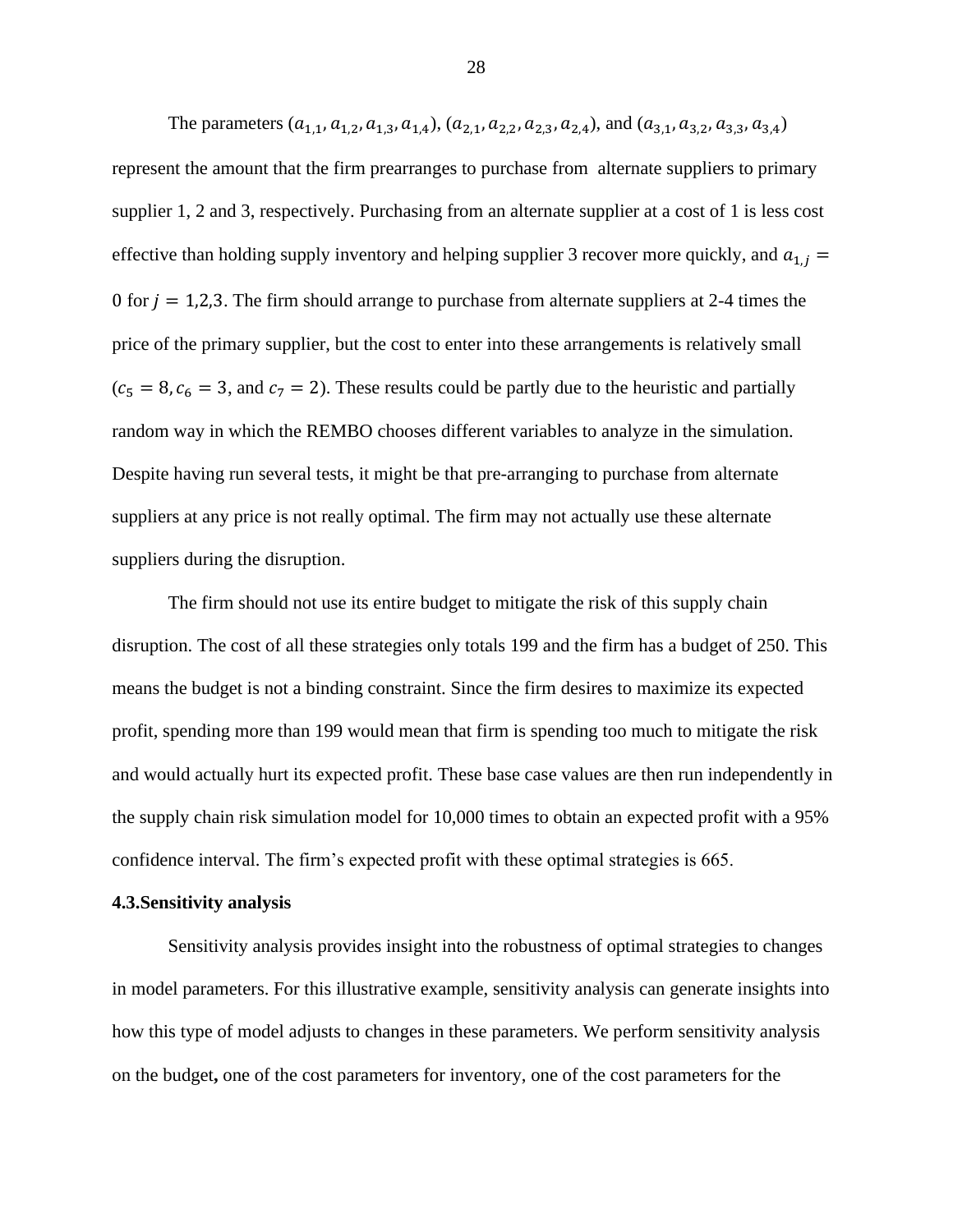probability of supplier 3 reopening, and one of the cost parameters for customer loyalty. The REMBO algorithm was run 5 separate times for each set of parameters. Each run of REMBO had 40 iterations in which it called the risk management model, and each iteration conducted 300 replications of the supply chain disruption simulation. The REMBO algorithm produced a solution at the end of each run. Since we are provided with 5 potential optimal solutions (sets of decision variables), we separately run 10,000 replications of the simulation for each of these 5 sets of decision variables. The set of decision variables that generates the largest expected profit is selected as the optimal decision.

#### **4.3.1. Budget**

Firms almost always operate within a budget, and many firms may have a fixed budget for how much they will spend to mitigate risk. Increasing the budget in this model means the firm has more resources to hold more inventory, arrange to purchase supplies from alternate suppliers, and help its suppliers recover more quickly. The base-case results indicate that if the firm has a budget of 250, the firm should only spend 199, and increasing the budget beyond 250 would provide no additional benefit. Sensitivity analysis on the budget  $C$  means that the budget is decreased from 250 to 95. Figure 3. displays the change in the expected profit with respect to the budget.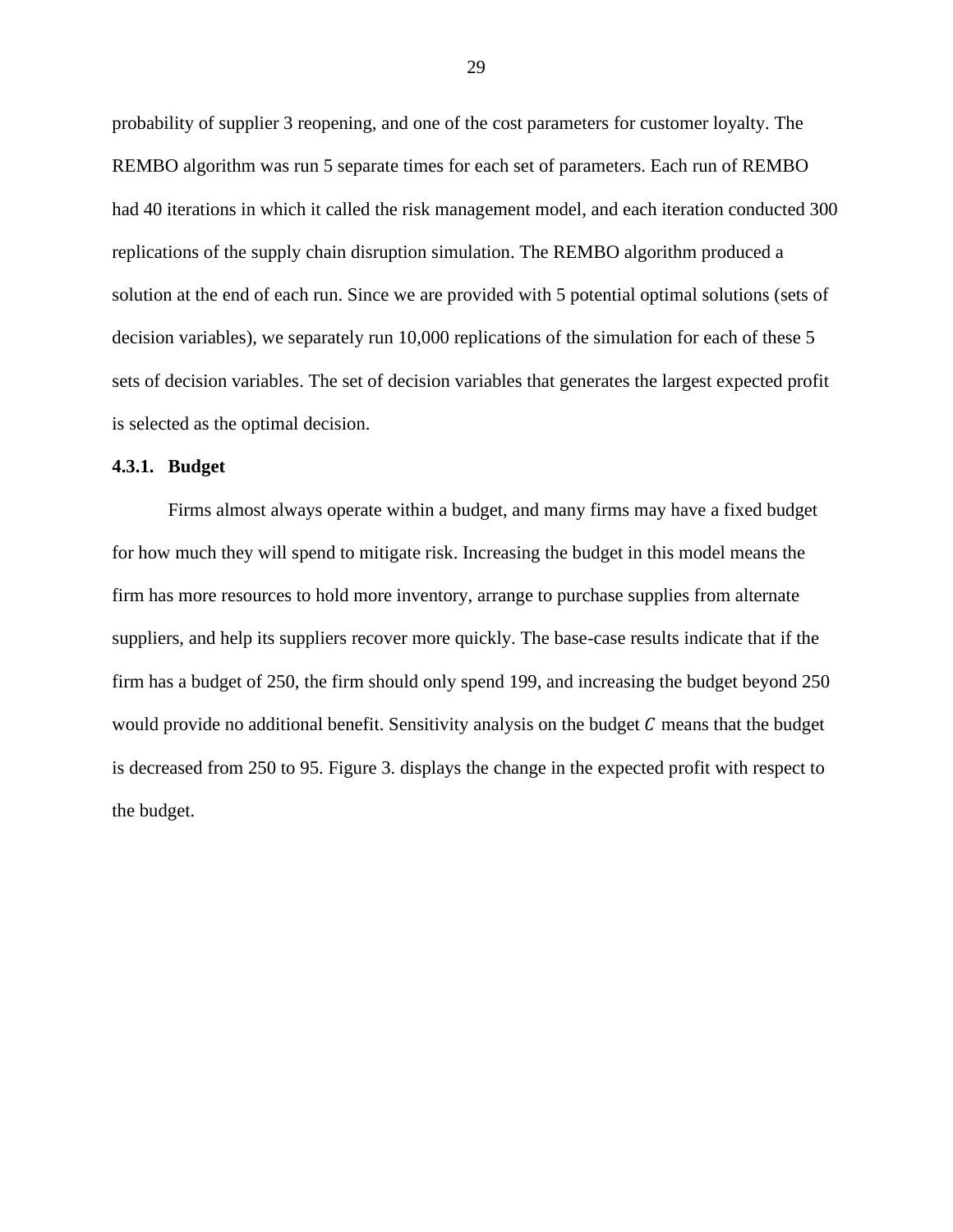

*Fig. 3. Change in the expected profit of the firm w.r.t the dedicated budget*

<span id="page-29-0"></span>The firm's expected profit does not change when the budget is reduced from 250 to 200, and the optimal amount to spend remains 199. When the budget is reduced from 200, the expected profit generally decreases as the budget decreases. The decline in the expected profit as the budget decreases is not consistent, however. These random fluctuations are likely due to the combined randomness in the optimization algorithm and the simulation. Three hundred replications of the simulation may not be sufficient in order to accurately determine the expected profit for a set of decision variables, and REMBO may be converging on what it thinks is the optimal solution but could be local maxima. However, conducting more than 300 replications for the simulation and 40 iterations for the optimization algorithm for so many parameters in this sensitivity analysis did not really seem feasible.

Similar to how the firm should only spend 199 if the budget is between 200 and 250, the firm should not use all of its budget even when the budget is reduced. If the budget is 150, the firm should only spend 118 for an expected profit of 510. If the budget is 100, the firm should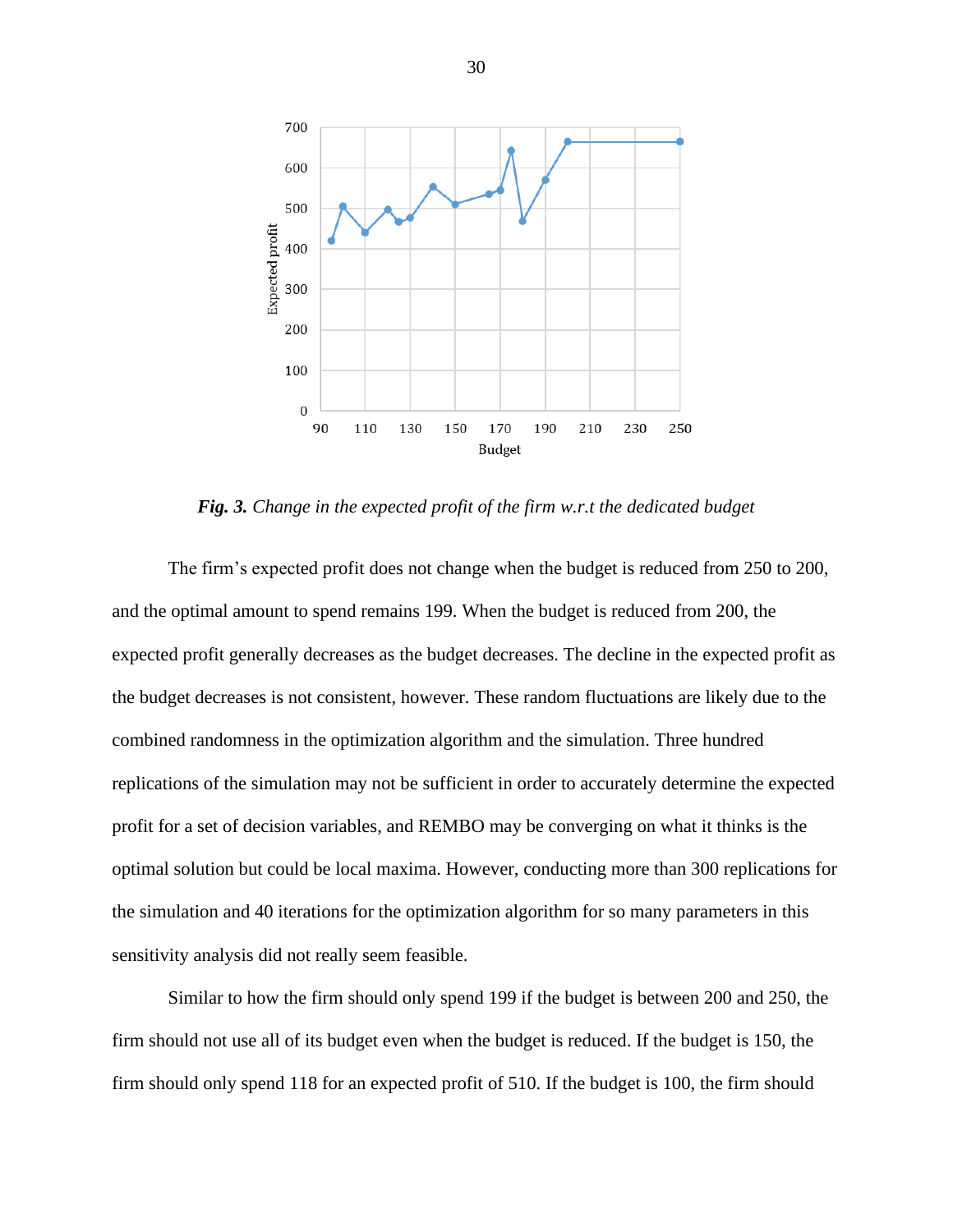only spend 89 for an expected profit of 505. The budget may constrain the firm because the firm cannot spend 199, but always spending to the budget may actually decrease the firm's expected profit even if the budget is less than 199. We should caveat this conclusion by recognizing that this interesting result could be due to a failure to identify the true optimal set of risk management strategies for a given budget constraint.

As the budget continues to decrease the firm, the firm should have supplier 1 hold low inventory and compensate it by purchasing from its alternate suppliers. Even though, the supply inventory with the primary supplier 1 should be lowered, the firm should not hold much finished goods inventory. Purchasing from alternate suppliers would be profitable to the firm.

#### **4.3.2. Inventory with the supplier**

The cost of holding supply inventory is composed of a fixed cost and variable cost as depicted in Equation (1). The variable cost  $\beta_j$  is initially set at 0.1 and varied for supplier 1. Here, the budget remains constant at 250. Figure 4 shows how the firm should alter its inventory for supplier 1 as  $\beta_1$  changes. The inventory for supplier 1 remains constant at 190 units for  $\beta_1 \leq$ 0.3. When  $\beta_1 \ge 0.4$ , holding supply inventory suddenly becomes too expensive and the firm should hold very little or no inventory for supplier 1.



<span id="page-30-0"></span>*Fig. 4. Inventory for suppliers as variable cost of the inventory changes*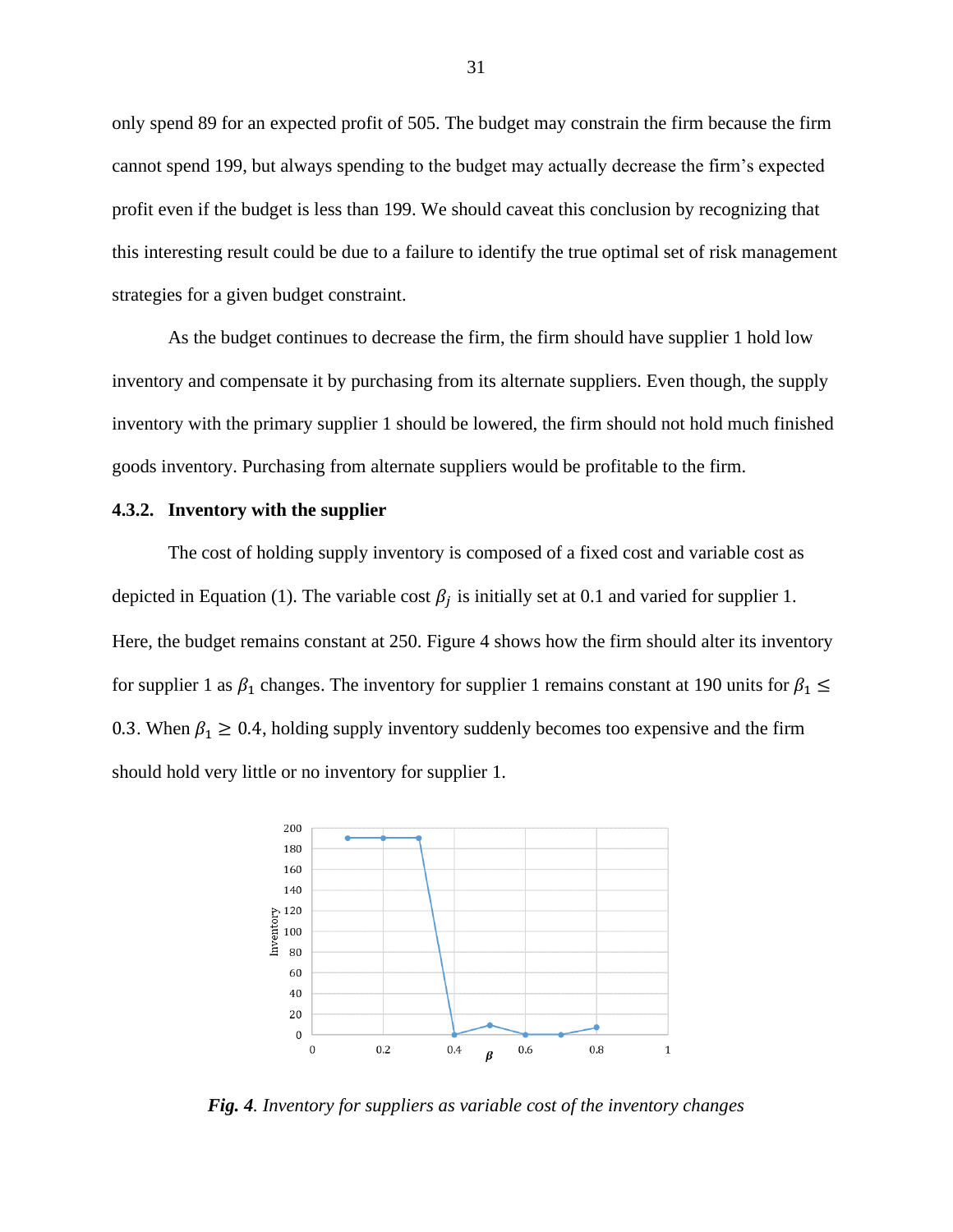Table 6 depicts how the inventory and purchasing from alternate suppliers should change as  $\beta_1$  changes. If  $\beta_1 \leq 0.3$ , the optimal decision remains relatively constant, and the firm should primarily relay on supply inventory to mitigate the effects of the disruption. If  $\beta_1 \geq 0.4$ , the optimal decision changes. The firm should begin to hold a little bit of finished goods inventory. For example, the finished goods inventory should be 13 and 14 if  $\beta_1 = 0.5$  and 0.6. The firm should also begin to prearrange to purchase from alternate suppliers at the same price as which it purchases from the primary suppliers. If  $\beta_1 = 0.8$ , the firm should arrange to purchase 25 units every week from an alternate supplier to supplier 1 at the same price as the primary supplier. If  $\beta_1 = 0.5$ , the firm should arrange to purchase from alternate suppliers to suppliers 2 and 3 at the same price as the primary suppliers. The table demonstrates, again however, in the random nature of the optimization algorithm, which may explain why the results are not as consistent as we would expect them to be.

<span id="page-31-0"></span>

|         | Primary        |       |       | Fin.             | Alternate        |                |                  |                   | Alternate      |                  |                            |    | Alternate      |                |          |          |
|---------|----------------|-------|-------|------------------|------------------|----------------|------------------|-------------------|----------------|------------------|----------------------------|----|----------------|----------------|----------|----------|
|         | Suppliers      |       |       | goods            |                  | suppliers to 1 |                  |                   | suppliers to 2 |                  |                            |    | suppliers to 3 |                |          |          |
| $\beta$ | i <sub>1</sub> | $i_2$ | $i_3$ | $i_4$            | $a_{11}$         | $a_{12}$       |                  | $a_{13}$ $a_{14}$ | $a_{21}$       |                  | $a_{22}$ $a_{23}$ $a_{24}$ |    | $a_{31}$       | $a_{32}$       | $a_{33}$ | $a_{34}$ |
| 0.1     | 190            | 194   | 198   | $\overline{0}$   | $\overline{0}$   | 25             | $\overline{0}$   | 25                | $\overline{0}$ | 3                | 25                         | 25 | $\overline{0}$ | $\overline{0}$ | 25       | $\theta$ |
| 0.2     | 190            | 192   | 199   | $\overline{0}$   | $\mathbf{0}$     | 25             | 2                | 25                | $\mathbf{0}$   | 3                | 25                         | 23 | $\mathbf{0}$   | $\mathbf{0}$   | 25       | -1       |
| 0.3     | 190            | 194   | 198   | $\boldsymbol{0}$ | $\boldsymbol{0}$ | 25             | $\overline{2}$   | 25                | $\overline{0}$ | $\overline{3}$   | 25                         | 25 | $\overline{0}$ | $\overline{0}$ | 25       | $\theta$ |
| 0.4     | $\overline{0}$ | 198   | 109   | $\boldsymbol{0}$ | $\mathbf{1}$     | 3              | $\overline{0}$   | 25                | 23             | $\boldsymbol{0}$ | 25                         | 25 | $\mathbf{0}$   | 25             | 13       | 25       |
| 0.5     | 9              | 6     | 195   | 13               | $\mathbf{1}$     | 25             | $\boldsymbol{0}$ | 25                | 25             | $\mathbf{1}$     | $\overline{0}$             | 13 | 24             | 24             | 25       | 25       |
| 0.6     | $\overline{0}$ | 27    | 20    | 14               | $\mathbf{1}$     | $\overline{0}$ | 25               | 2                 | $\overline{0}$ | 2                | 22                         | 24 | 2              | 2              | 20       | $\Omega$ |

*Table 6 Optimal mitigation decisions as the variable cost for supplier changes*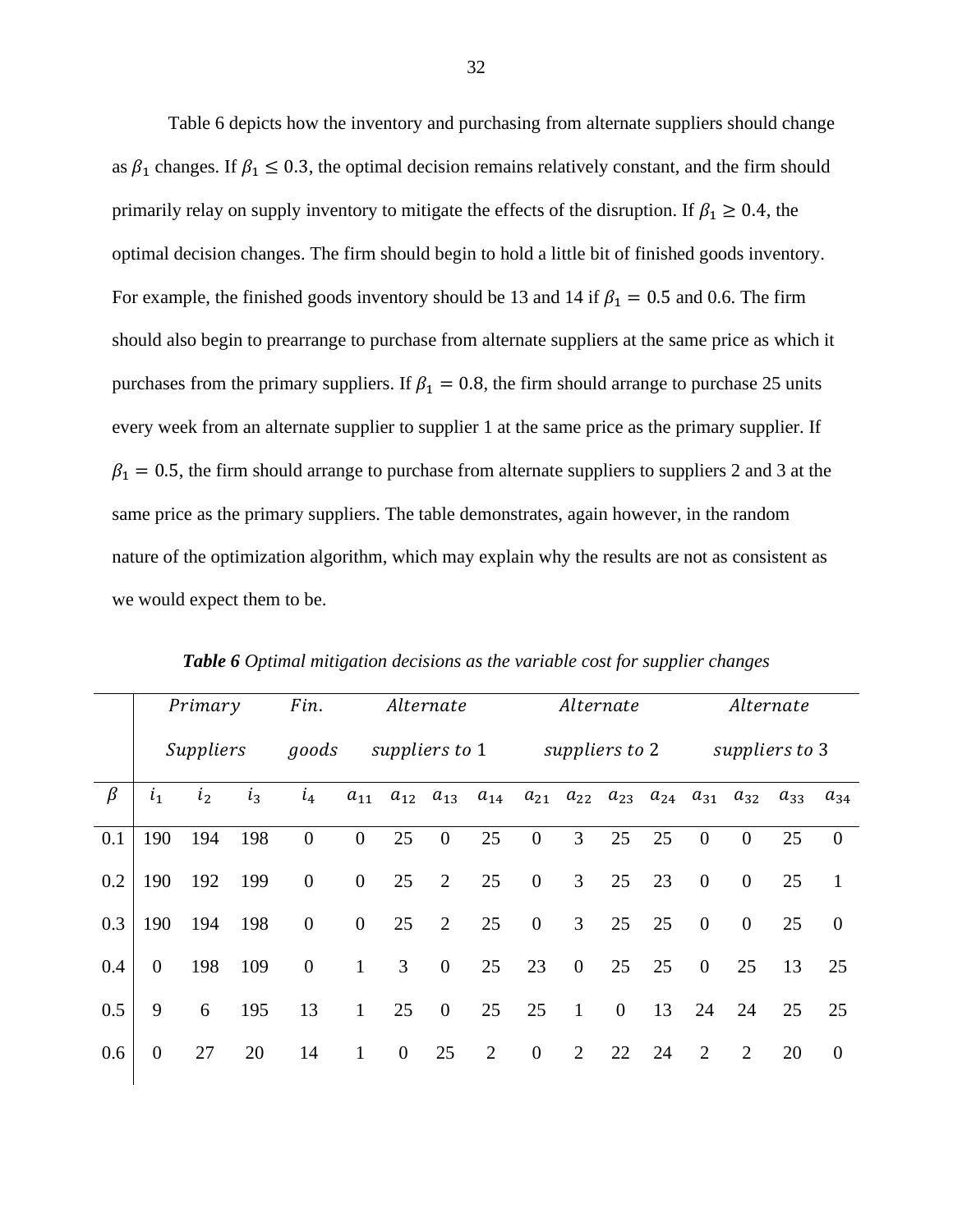|  |  | $0.7 \begin{array}{ rrrrrrrrrrrrrrrrrrrrrrrrrrrrrr} 0 & 2 & 17 & 5 & 0 & 25 & 25 & 25 & 25 & 0 & 24 & 0 & 25 & 23 & 22 & 25 & 1 \end{array}$ |  |  |  |  |  |  |
|--|--|----------------------------------------------------------------------------------------------------------------------------------------------|--|--|--|--|--|--|
|  |  | $0.8$ 7 188 172 0 25 0 25 24 1 3 25 1 2 25 25 23                                                                                             |  |  |  |  |  |  |

Next, we altered the variable cost for primary supplier 2 and primary supplier 3. The supply inventory drops at the same point of  $\beta_j = 0.4$ . The results of increasing the variable cost for all supply inventory echoes the results from increasing the variable cost for inventory of supplier 1. The variable cost  $\beta_j$  was also altered for all three suppliers simultaneously. At  $\beta_j \geq$ 0.2 The firm should drastically reduce its inventory for all three suppliers and purchase more from alternate suppliers.

#### **4.3.3. Probability of reopening**

Each supplier's facility will reopen at the beginning of the next period with a certain probability, but the firm can only choose to increase supplier 3's likelihood of reopening. We perform sensitivity analysis on  $\eta_3$ , which is a multiplicative factor in the cost function in Equation (3) for the probability of supplier 3 reopening. In the base case,  $\eta_3 = 250$ , and the firm should choose  $p_3 = 0.088$ . If  $\eta_3$  decreases to 55, the firm should increase the probability to 0.16.



<span id="page-32-0"></span>*Fig. 5. Probability that supplier 3 reopens versus the cost to help supplier 3 reopen*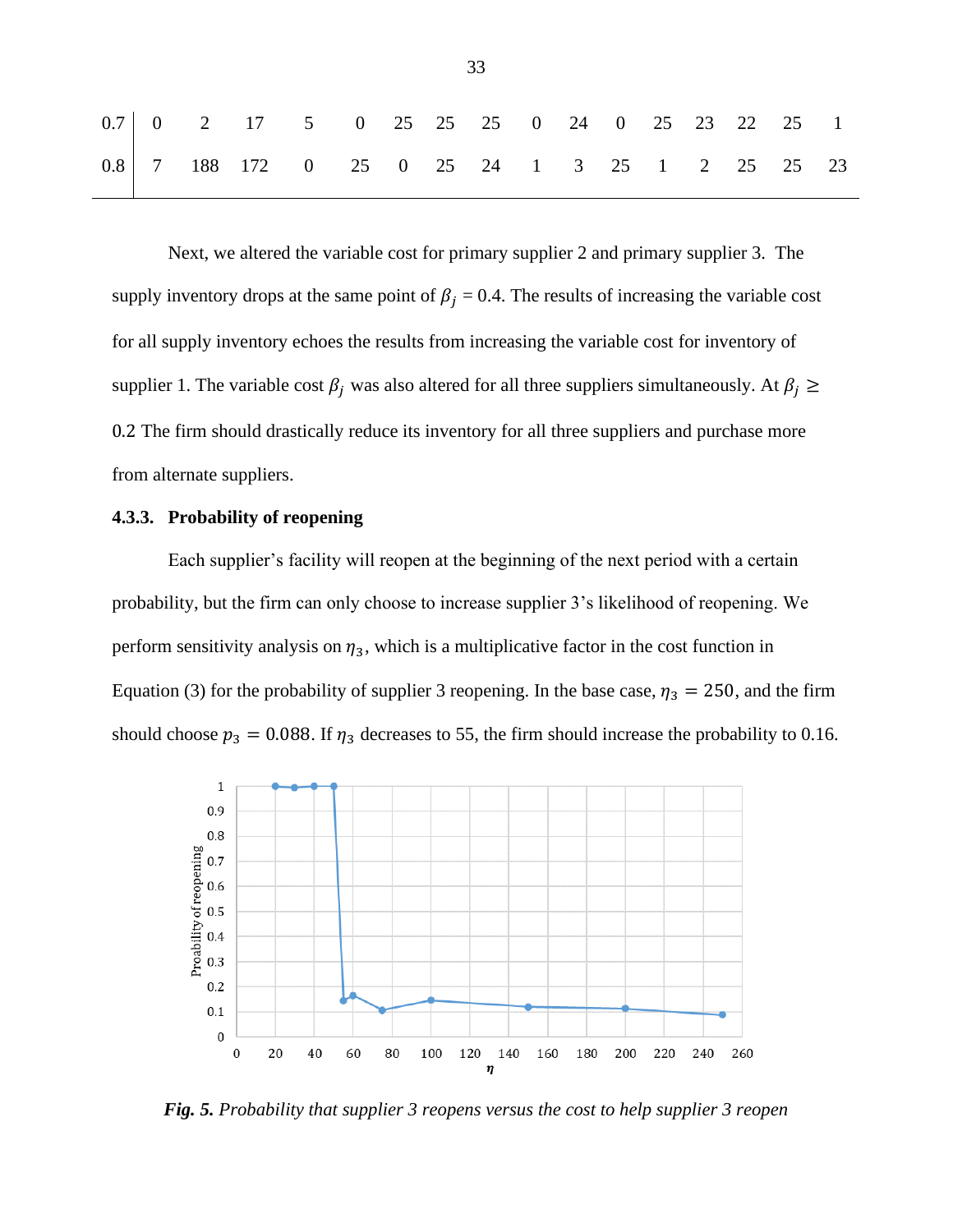From figure 5. it is evident that, if,  $\eta_3 \leq 50$ , the cost to increase the probability becomes so inexpensive that the firm should choose  $p_3 = 1.0$ . Firm should buy from the alternate suppliers to (i) primary supplier 1 selling at 2-4 times (ii) primary supplier 2 selling at 3-4 times and (iii) primary supplier 3 selling at 3 times the same price. Since the probability that supplier 3 reopens is 100%, the firm should not purchase supply inventory from supplier 3.

#### **4.3.4. Loyalty of the customer**

If the firm is not able to satisfy the demand of the customers because it does not have enough inventory or purchasing from alternate suppliers is too expensive, customers may buy from other firms in the simulation. Each customer has the same probability that it will buy from a competitor to the firm, and  $\hat{q} = 0.25$  is the initial probability that a customer will not buy from the firm's competitor. In the base case, the firm should not choose to increase this probability and  $q = 0.25$ . The parameter  $\lambda = 100$  is associated with the cost to increase the firm's customer loyalty in Equation (4). This parameter is varied to see if decreasing  $\lambda$  should change the firm's decision. However, even if  $\lambda = 10$ , the firm should not choose increase customer loyalty. Enhancing the loyalty of the firm's customer is a less effective strategy than the other mitigation strategies such as holding inventory or helping supplier 3 recover more quickly because the latter strategies help the firm satisfy demand as opposed to leaving customer demand unsatisfied.

Through sensitivity analysis on these parameters, the decision maker can identify the appropriate strategy if there is a certain variation in the parameters. The firm could decide their expenditure based on the cost of each strategy and how would it benefit or adversely affect other parameters.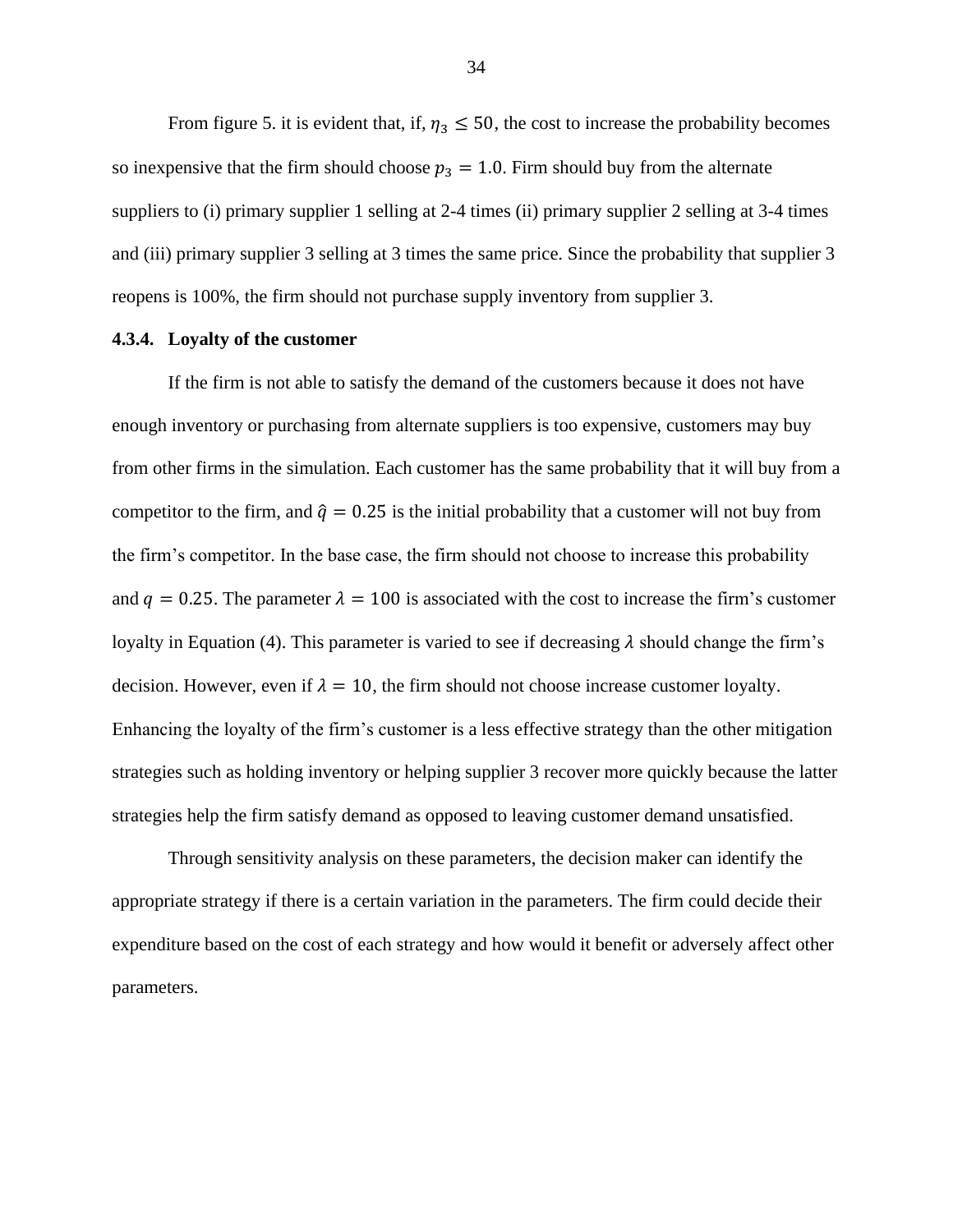#### **CHAPTER 5. CONCLUSION**

<span id="page-34-0"></span>This research proposes a SCRM model that uses a supply chain disruption simulation and applies a simulation-optimization algorithm in order to determine the optimal risk mitigation strategies for a firm. The supply chain disruption simulation begins by closing the facilities of several suppliers, and the firms that rely on these suppliers may not be able to satisfy their customers. Within the risk management model, the firm could choose from among several different strategies, to include holding supply inventory, finished goods inventory, prearranging to purchase from alternate suppliers, working with suppliers to increase their capability to reopen more quickly, and increasing their customer loyalty. Since these risk management strategies are all continuous variables and evaluating each strategy requires the supply chain disruption simulation, we use a Bayesian optimization algorithm in order to determine the optimal set of risk management strategies.

An illustrative example demonstrates how this risk management model works. Under the base-case scenario, the firm should hold a significant amount of supply inventory and also increase the probability that one of its key suppliers reopens. The base-case results demonstrate how some strategies may be very appealing and other strategies may be less appealing. Further research can explore the extent to which it is best to focus the majority of the budget on a few cost-effective risk mitigation strategies rather than spreading the budget evenly over every strategy. The base-case results also reveal that a firm should not always use the entire budget on risk mitigation strategies because the costs of continuing to spend money on risk mitigation may outweigh the benefits. Sensitivity analysis on some of the key parameters shows that there may be sudden changes in a decision variable as parameters change. For example, as the cost of inventory increases, the firm should keep the same amount of inventory until a certain threshold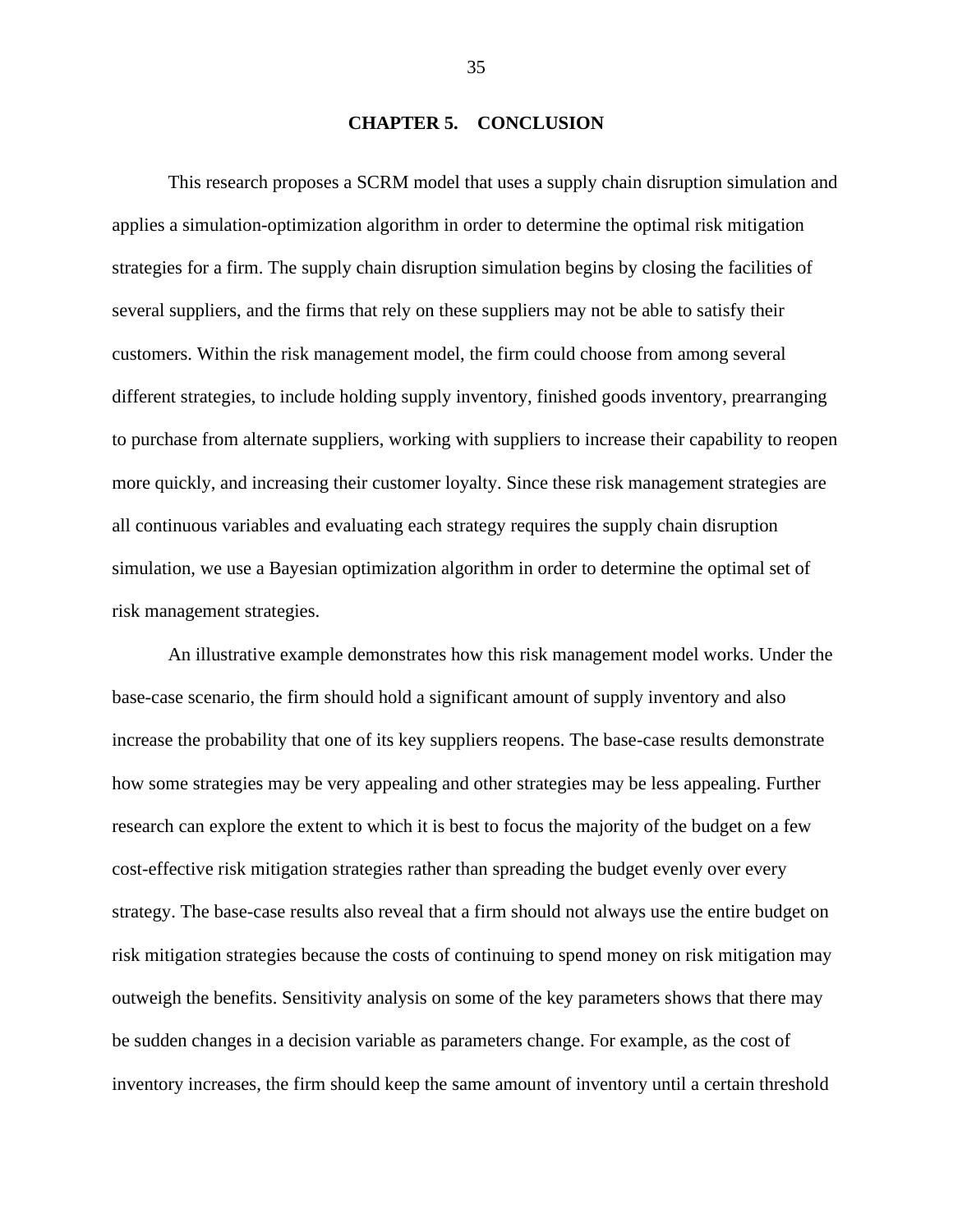is reached and then decide to hold hardly any inventory.

Simulation-optimization has hardly been applied to SCRM, and yet, supply chain disruptions are so complex that, they frequently require simulation to analyze and combine the different uncertainties. Although, our model applies a simulation-optimization algorithm to a SCRM framework, this framework has certain limitations. The Bayesian optimization-algorithm is not guaranteed to find the optimal solution and it has some randomness as it searches for a new decision variable to sample. Each time the decision variable is selected, the supply chain disruption simulation is run several hundred times. Consequently, the entire process takes some time to run. When the algorithm finishes, we cannot be certain that the identified solution is truly optimal. Running the algorithm multiple times with different initial starting points and increasing the number of replications in the simulation can generate more confidence that the identified solution is optimal. The base-case results were run a significant amount of time that we are confident that the identified solution is very close to the true optimal. However, the solutions discovered during the sensitivity analysis are more suspect. Some of the trends that we find are perhaps more due to the heuristic nature and randomness of the simulation-optimization framework. Future research can explore how the algorithm could be made more efficient or the proper number of times to run the simulation or optimization algorithm to be confident the identified solution is optimal.

Other elements to explore within this simulation-optimization framework could be to include objectives other than maximizing profit such as minimizing the time to recover. The simulation model of MacKenzie et al. (2013) assumes that firms also seek to minimize the amount of lost demand during the disruption, and this objective could also be included within this framework. The simulation assumes a severe disruption such as a natural disaster that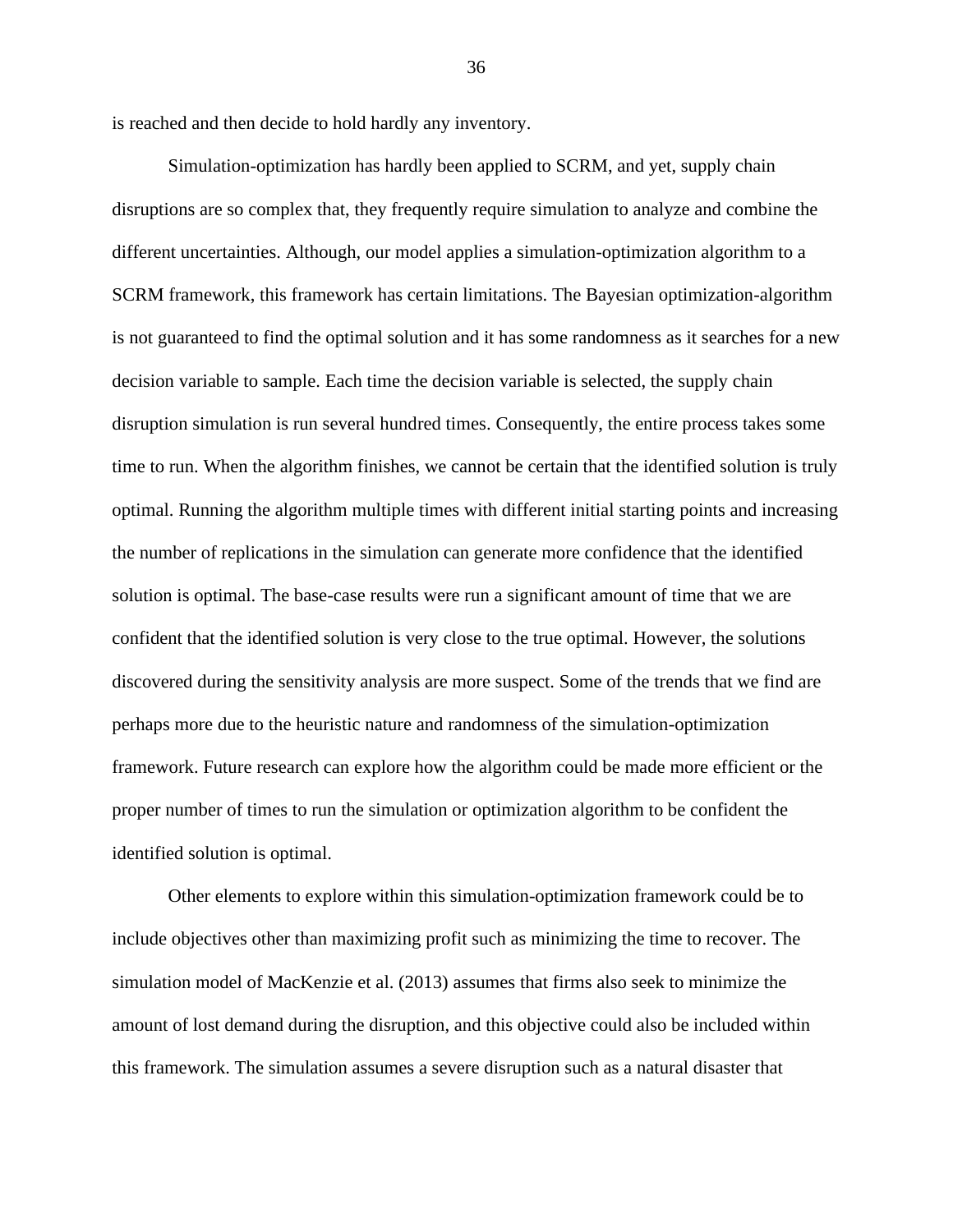impacts multiple suppliers, but the framework could be applied to other types of disruption such as man-made disruptions. The simulation would need to be adjusted in order to reflect the particular features of the supply chain disruption, and many disruptions may not impact multiple suppliers like the simulation presented here. Firms learn from previous disruptions, and a firm could use this framework to learn about the impacts of a severe supply chain disruption. It is difficult, however, to model the learning behavior of a firm in this type of static simulation.

Despite these limitations, this simulation-optimization framework for SCRM represents a significant advancement to help firms identify the optimal risk management strategies. Firms should prepare for supply chain disruptions and using simulation to explore the uncertainties in those disruptions is a good method for understanding different scenarios. If the firm wishes to identify the best strategies that will help it manage those scenarios, then a simulationoptimization framework is another helpful tool for the firm. This paper demonstrates how that tool can be applied to particularly severe and complex supply chain disruption.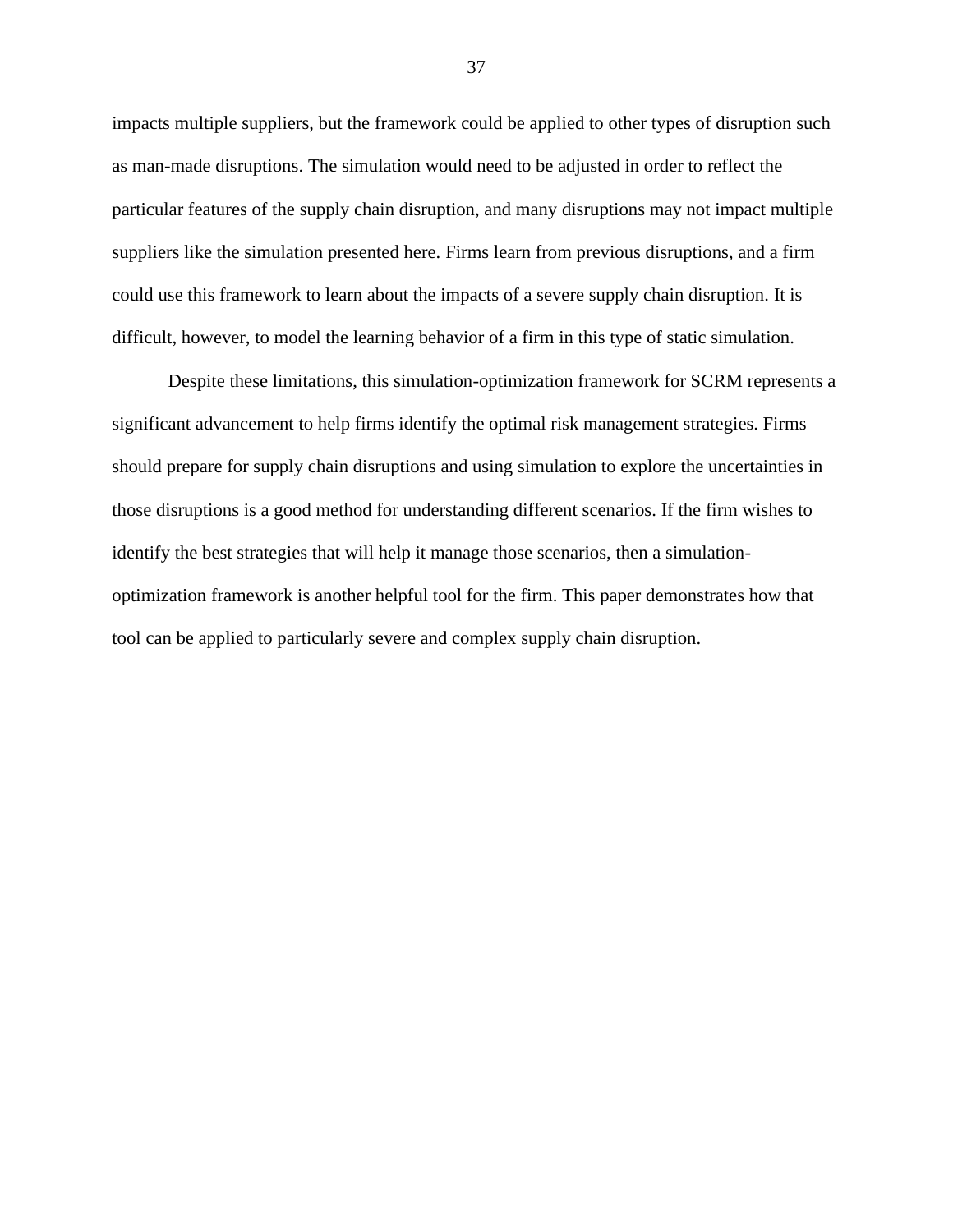#### **REFERENCES**

- <span id="page-37-0"></span>Aqlan, F., & Lam, S. S. (2016). Supply chain optimization under risk and uncertainty: A case study for high-end server manufacturing. *Computers & Industrial Engineering*, *93*, 78- 87.
- Arto, I., Andreoni, V., & Rueda Cantuche, J. M. (2015). Global impacts of the automotive supply chain disruption following the Japanese earthquake of 2011. *Economic Systems Research*, *27*(3), 306-323.
- Babich, V., Burnetas, A. N., & Ritchken, P. H. (2007). Competition and diversification effects in supply chains with supplier default risk. *Manufacturing & Service Operations Management*, *9*(2), 123-146.
- Blackhurst J., C. W. Craighead, D. Elkins & R. B. Handfield (2005): An empirically derived agenda of critical research issues for managing supply-chain disruptions*, International Journal of Production Research*, 43:19, 4067-4081
- Bunkley, N. (2011b) Toyota restores North American pace. *New York Times*, September 14, p. B4, available from http://www.lexisnexis.com/hottopics/lnacademic/ (accessed July 21, 2014).
- Carson, Y., & Maria, A. (1997, December). Simulation optimization: methods and applications. In *Proceedings of the 29th conference on Winter simulation* (pp. 118-126).
- Carvalho, V. M., Nirei, M., Saito, Y., & Tahbaz-Salehi, A. (2016). Supply chain disruptions: Evidence from the great east japan earthquake. *Columbia Business School Research*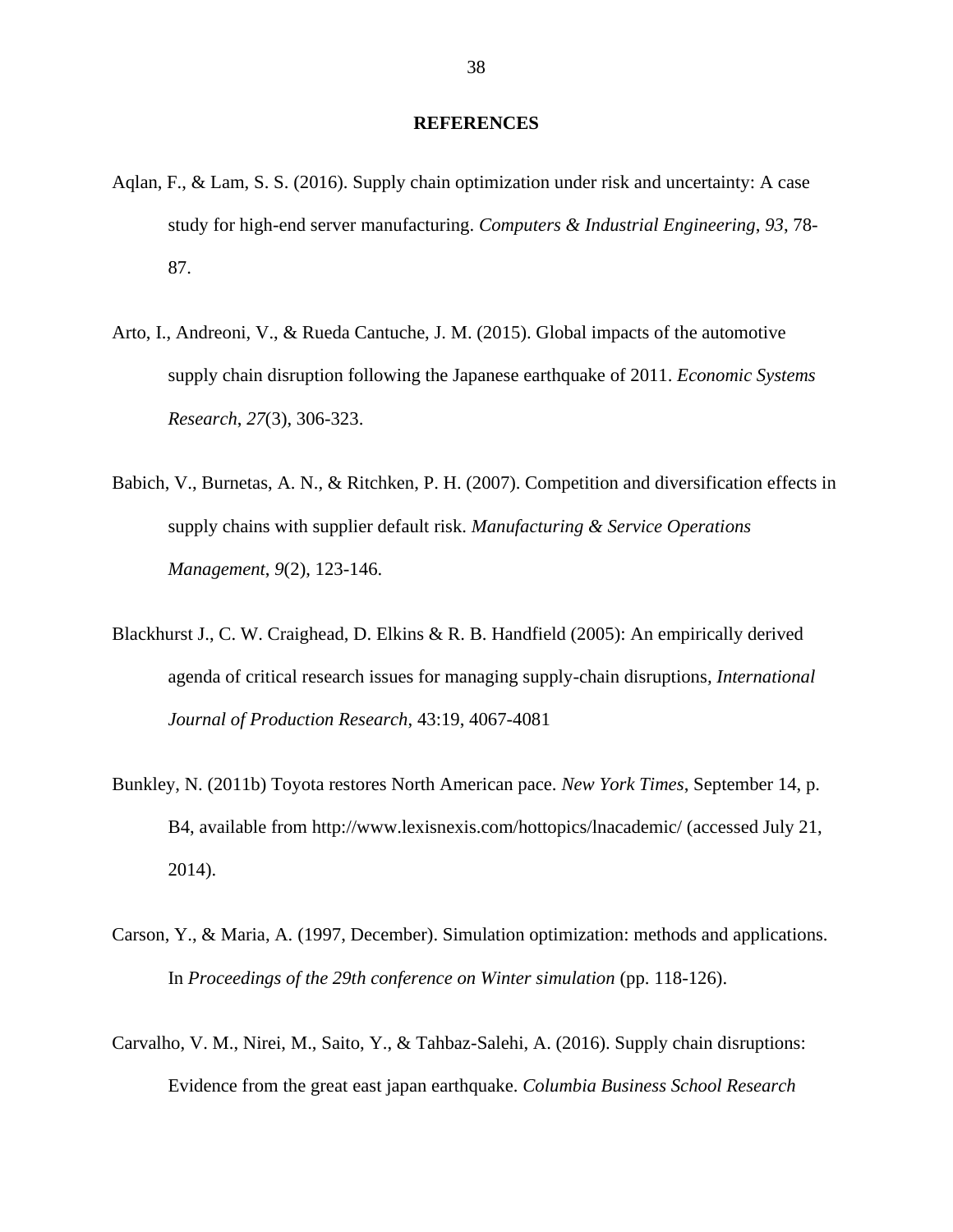*Paper*, (17-5).

- Chang, W., Ellinger, A. E., & Blackhurst, J. (2015). A contextual approach to supply chain risk mitigation. *The International Journal of Logistics Management*.
- Chopra, S., & Sodhi, M. S. (2004). Managing risk to avoid supply-chain breakdown. (Fall, Ed.).
- Christopher, M. (2000). The agile supply chain: competing in volatile markets. *Industrial marketing management*, *29*(1), 37-44.
- Craighead, C. W., Blackhurst, J., Rungtusanatham, M. J., & Handfield, R. B. (2007). The severity of supply chain disruptions: design characteristics and mitigation capabilities. *Decision Sciences*, *38*(1), 131-156.
- Deleris, L. A., & Erhun, F. (2005, December). Risk management in supply networks using Monte-Carlo simulation. In *Proceedings of the Winter Simulation Conference, 2005.* (pp. 7-pp). IEEE.
- Ge, H., Nolan, J., Gray, R., Goetz, S., & Han, Y. (2016). Supply chain complexity and risk mitigation–A hybrid optimization–simulation model. *International Journal of Production Economics*, *179*, 228-238.
- Giahi, R., MacKenzie, C. A., & Hu, C. (2020). Design optimization for resilience for risk-averse firms. *Computers & Industrial Engineering*, *139*, 106122.
- Ghadge, A., Dani, S., & Kalawsky, R. (2011, December). Systems thinking for modeling risk propagation in supply networks. In *2011 IEEE International Conference on Industrial*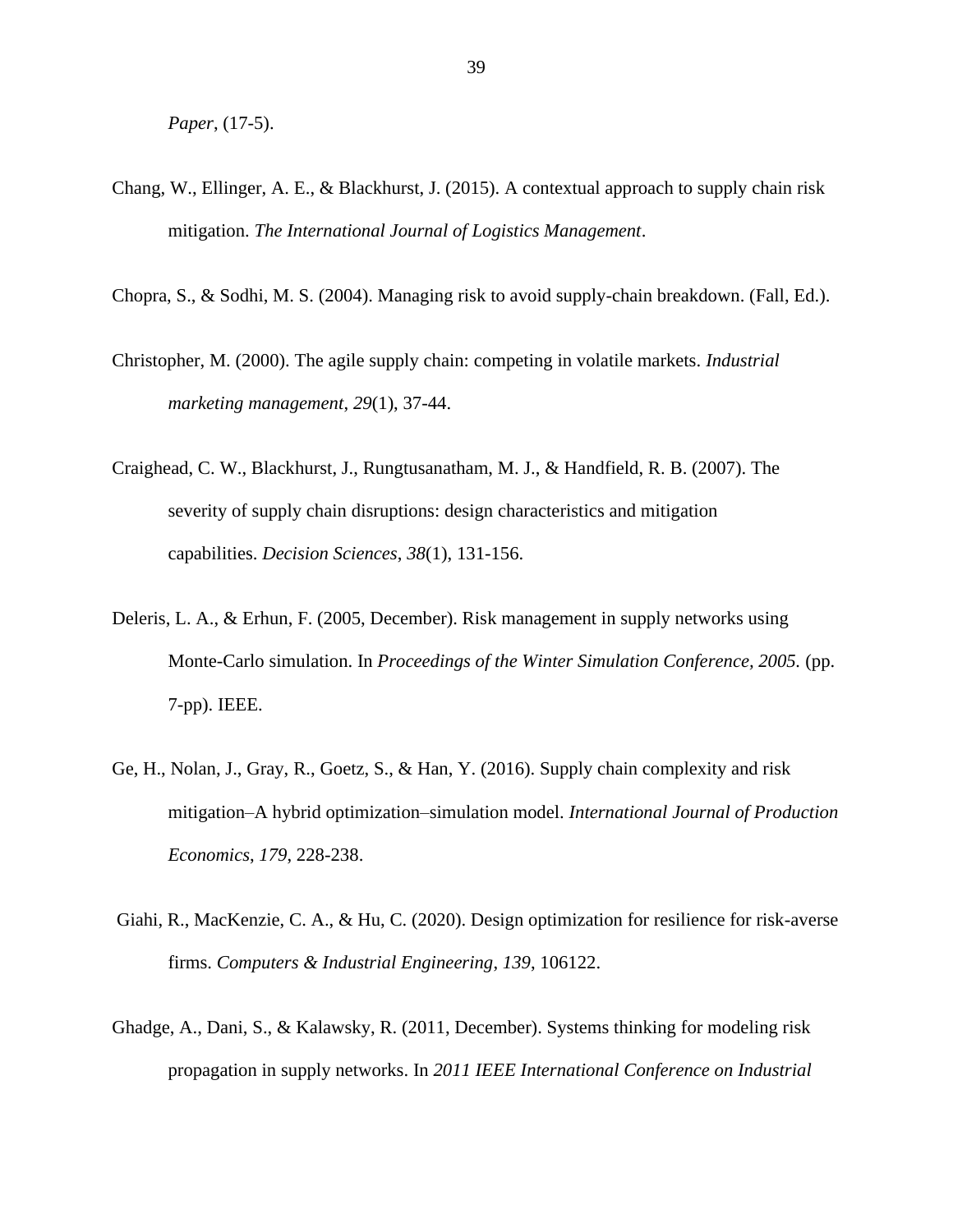*Engineering and Engineering Management* (pp. 1685-1689). IEEE.

- Hendricks, K. B., Singhal, V. R., & Zhang, R. (2009). The effect of operational slack, diversification, and vertical relatedness on the stock market reaction to supply chain disruptions. *Journal of operations management*, *27*(3), 233-246.
- Heckmann, I., & Heckmann. (2016). *Towards supply chain risk analytics*. Springer Gabler.
- Hopp, W. J., Iravani, S. M., & Liu, Z. (2008). Strategic risk from supply chain disruptions. *Management Science*.
- Jüttner, U. (2005). Supply chain risk management. *The international journal of logistics management*.
- Kaplan, R. S., & Mikes, A. (2012). Managing risks: a new framework. *Harvard business review*, *90*(6), 48-60.
- Kilpatrick, J., & Barter, L. (2020). *COVID-19: managing supply chain risk and disruption.*  Deloitte: Toronto.
- Kleindorfer, P. R., & Saad, G. H. (2005). Managing disruption risks in supply chains. *Production and operations management*, *14*(1), 53-68.
- Knemeyer, A. M., Zinn, W., & Eroglu, C. (2009). Proactive planning for catastrophic events in supply chains. *Journal of operations management*, *27*(2), 141-153.
- Lee, H. L. (2002). Aligning supply chain strategies with product uncertainties. *California management review*, *44*(3), 105-119.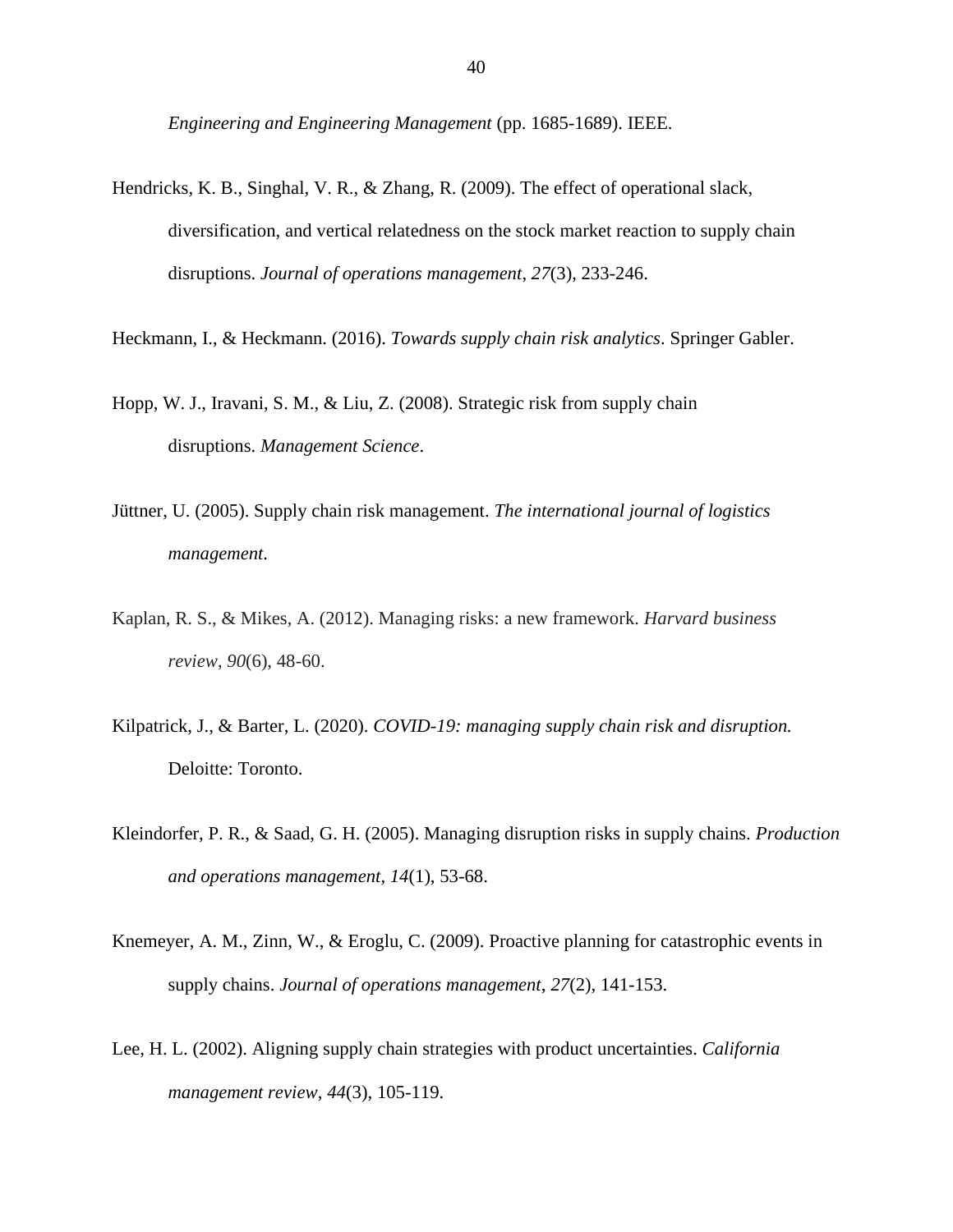- Lei, X., & MacKenzie, C. A. (2019). Assessing risk in different types of supply chains with a dynamic fault tree. *Computers & Industrial Engineering*, *137*, 106061.
- MacKenzie, C. A., Barker, K., & Santos, J. R. (2014). Modeling a severe supply chain disruption and post-disaster decision making with application to the Japanese earthquake and tsunami. *IIE Transactions*, *46*(12), 1243-1260.
- MacKenzie, C. A., & Hu, C. (2019). Decision making under uncertainty for design of resilient engineered systems. *Reliability Engineering & System Safety*, *192*, 106171.
- Mak H.-Y. and Shen Z.-J. (2012): Risk diversification and risk pooling in supply chain design, *IIE Transactions*, 44:8, 603-621
- Martinez-Cantin, R. (2014). Bayesopt: A bayesian optimization library for nonlinear optimization, experimental design and bandits. *The Journal of Machine Learning Research*, *15*(1), 3735-3739.
- Mockus, J., Tiesis, V., & Zilinskas, A. (1978). Toward global optimization, volume 2, chapter bayesian methods for seeking the extremum.
- Nagurney, A., Cruz, J., Dong, J., & Zhang, D. (2005). Supply chain networks, electronic commerce, and supply side and demand side risk. *European journal of operational research*, *164*(1), 120-142.
- Oliveira, J. B., Jin, M., Lima, R. S., Kobza, J. E., & Montevechi, J. A. B. (2019). The role of simulation and optimization methods in supply chain risk management: Performance and review standpoints. *Simulation Modelling Practice and Theory*, *92*, 17-44.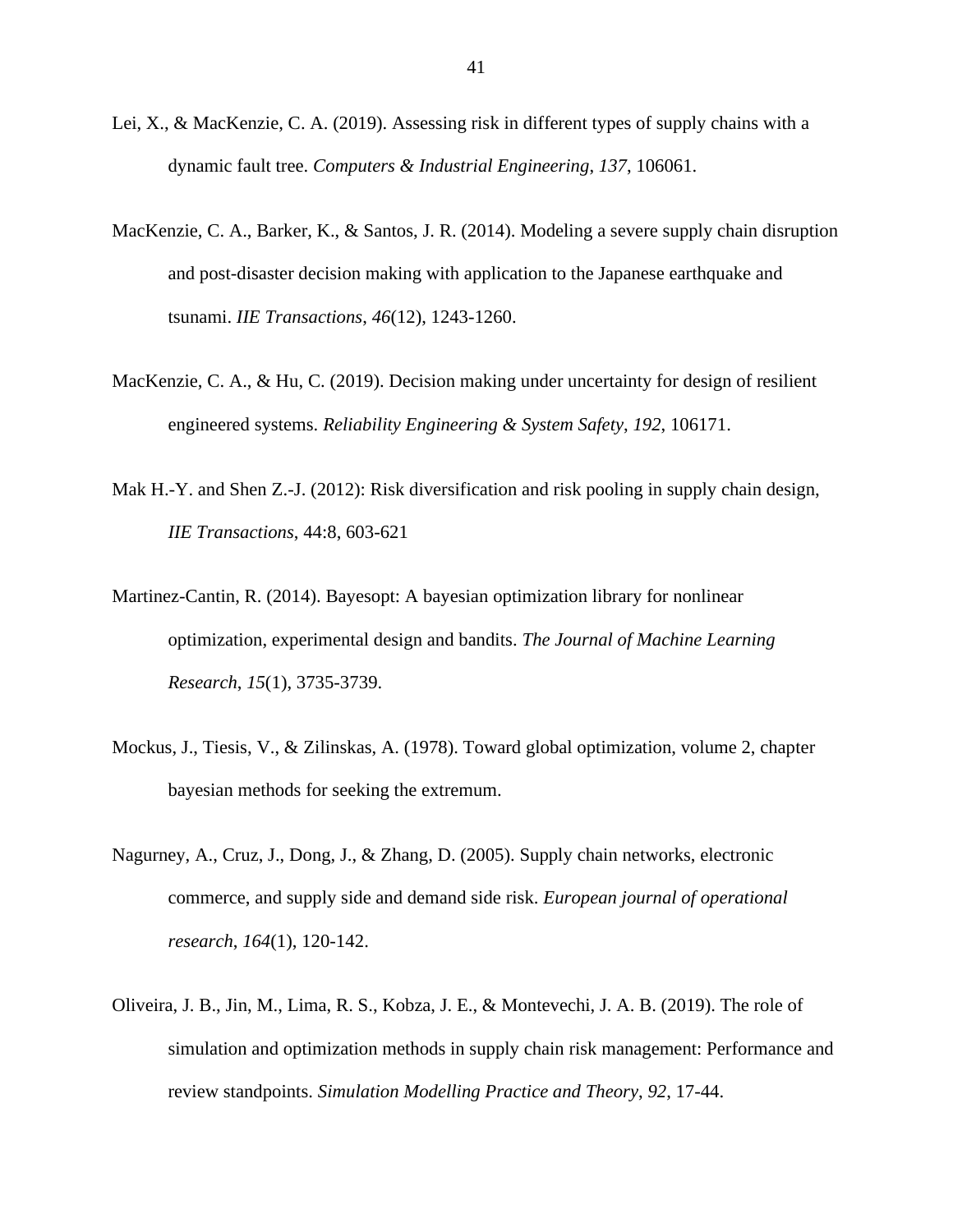- Park, Y., Hong, P., & Roh, J. J. (2013). Supply chain lessons from the catastrophic natural disaster in Japan. *Business Horizons*, *56*(1), 75-85.
- Parlar, M., & Berkin, D. (1991). Future supply uncertainty in EOQ models. *Naval Research Logistics (NRL)*, *38*(1), 107-121.
- Sawik, T. (2016). On the risk-averse optimization of service level in a supply chain under disruption risks. *International Journal of Production Research*, *54*(1), 98-113.
- Sawik, T. (2017). A portfolio approach to supply chain disruption management. *International Journal of Production Research*, *55*(7), 1970-1991.
- Schlüter, F. F., E. Hetterscheid, and M. Henke. "A simulation-based evaluation approach for digitalization scenarios in smart supply chain risk management." *Journal of Industrial Engineering and Management Science* 2019.1 (2019): 179-206.
- Schmitt, A.J., and M. Singh. "Quantifying supply chain disruption risk using Monte Carlo and discrete-event simulation." *Winter Simulation Conference (WSC),* Proceedings of the 2009. 2009. 1237-1248. © Copyright 2009 IEEE
- Schmitt, A. J., & Singh, M. (2012). A quantitative analysis of disruption risk in a multi-echelon supply chain. *International Journal of Production Economics*, *139*(1), 22-32.
- Shahriari, B., Swersky, K., Wang, Z., Adams, R. P., & De Freitas, N. (2015). Taking the human out of the loop: A review of Bayesian optimization. *Proceedings of the IEEE*, *104*(1), 148-175.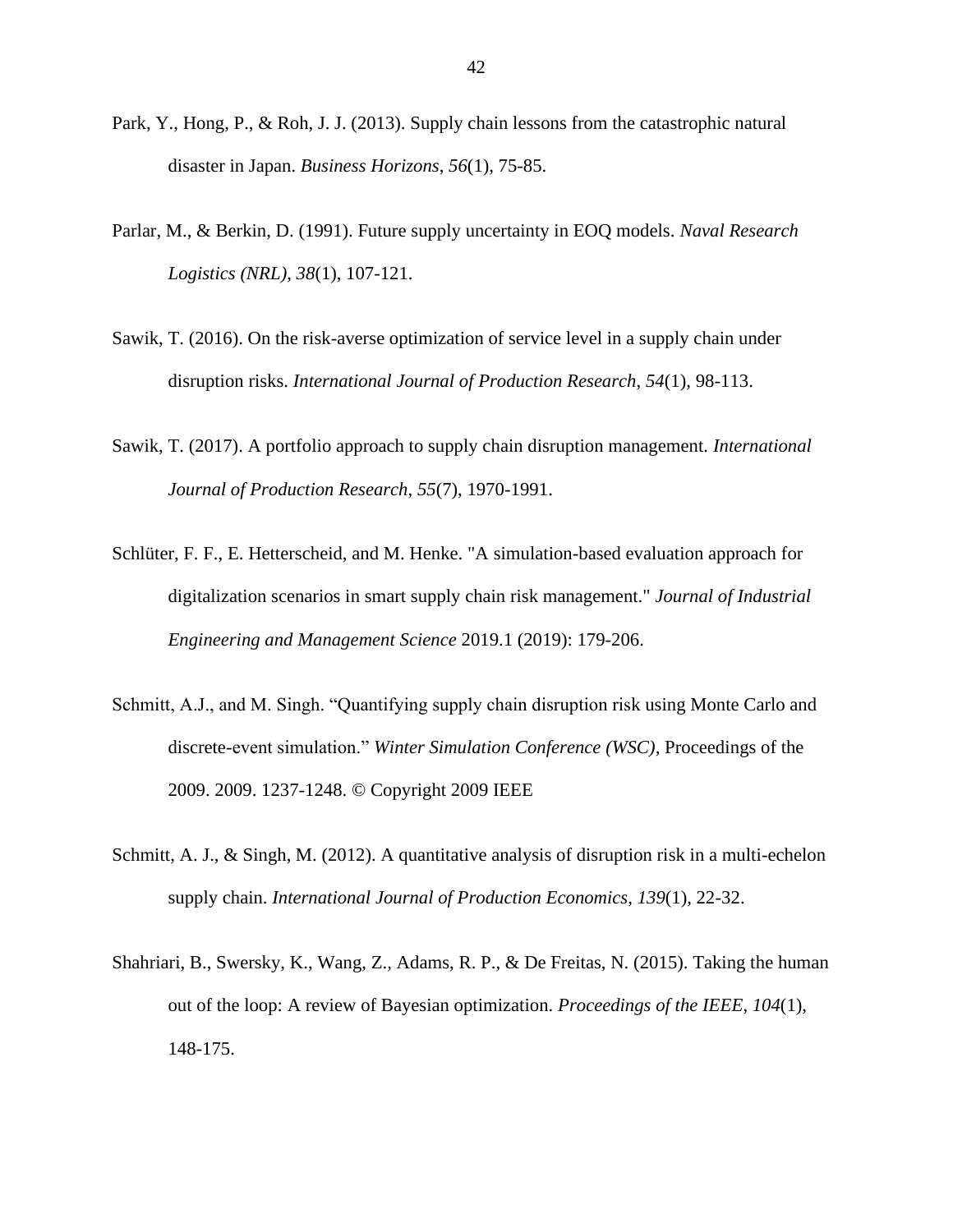- Simchi-Levi, D., Snyder, L., & Watson, M. (2002). Strategies for uncertain times. *Supply Chain Management Review*, *6*(1), 11-12.
- Snoek, J., Larochelle, H., & Adams, R. P. (2012). Practical bayesian optimization of machine learning algorithms. In *Advances in neural information processing systems* (pp. 2951- 2959).
- Simchi-Levi, D., Schmidt, W., & Wei, Y. (2014). From superstorms to factory fires. *Harvard business review*, *92*(1), 24.
- Simchi-Levi D., Schmidt W., Wei Y., Zhang P. Y., Combs K., Ge Y., Gusikhin O., Sanders M., Zhang D. (2015) Identifying Risks and Mitigating Disruptions in the Automotive Supply Chain. *Interfaces 45*(5):375-390.
- Snyder, L. V., Scaparra, M. P., Daskin, M. S., & Church, R. L. (2006). Planning for disruptions in supply chain networks. In *Models, methods, and applications for innovative decision making* (pp. 234-257). INFORMS.
- Snyder L.V., Atan Z., Peng P., Rong Y., Schmitt A. J. and Sinsoysal B. (2016) OR/MS models for supply chain disruptions: a review*, IIE Transactions*, 48:2, 89-109, DOI: 0.1080/0740817X.2015.1067735
- "Supply Chain Optimization and Simulation: Technology Overview." *AnyLogistix Supply Chain Optimization Software*, [www.anylogistix.com/resources/white-papers/supply-chain](http://www.anylogistix.com/resources/white-papers/supply-chain-optimization-and-simulation.%20Accessed%2016%20Oct.%202020)[optimization-and-simulation. Accessed 16 Oct. 2020.](http://www.anylogistix.com/resources/white-papers/supply-chain-optimization-and-simulation.%20Accessed%2016%20Oct.%202020)